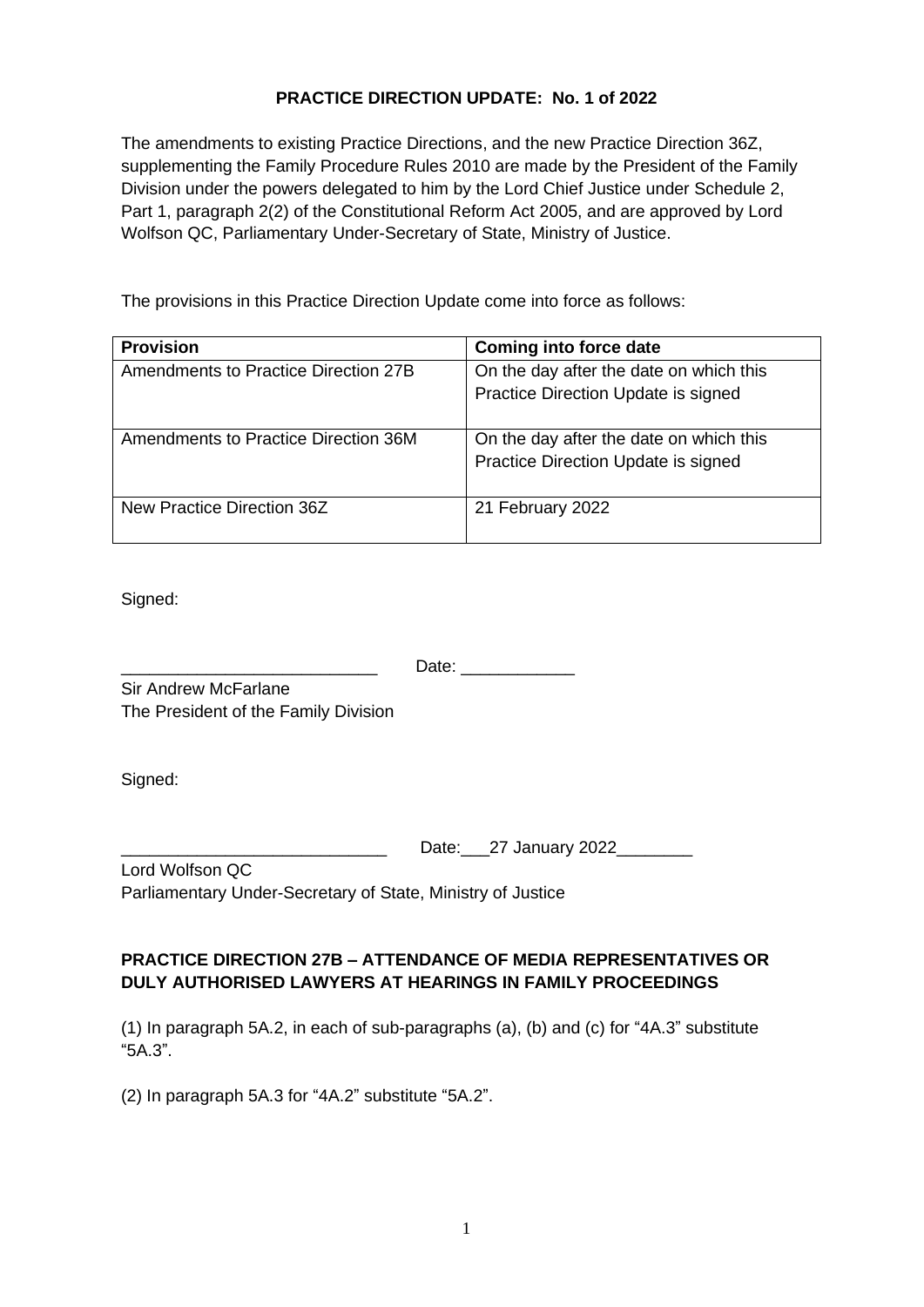# **PRACTICE DIRECTION 36M – PILOT SCHEME: ONLINE SYSTEM FOR CERTAIN PUBLIC LAW PROCEEDINGS AND EMERGENCY PROCEEDINGS RELATING TO CHILDREN**

(1) In paragraph 1.3(e) for "1 February 2022" substitute "31 March 2022".

# **NEW PRACTICE DIRECTION 36Z - PILOT SCHEME: PRIVATE LAW REFORM: INVESTIGATIVE APPROACH**

(1) After Practice Direction 36Y insert new Practice Direction 36Z as set out in the Annex to this Update.

\_\_\_\_\_\_\_\_\_\_\_\_\_\_\_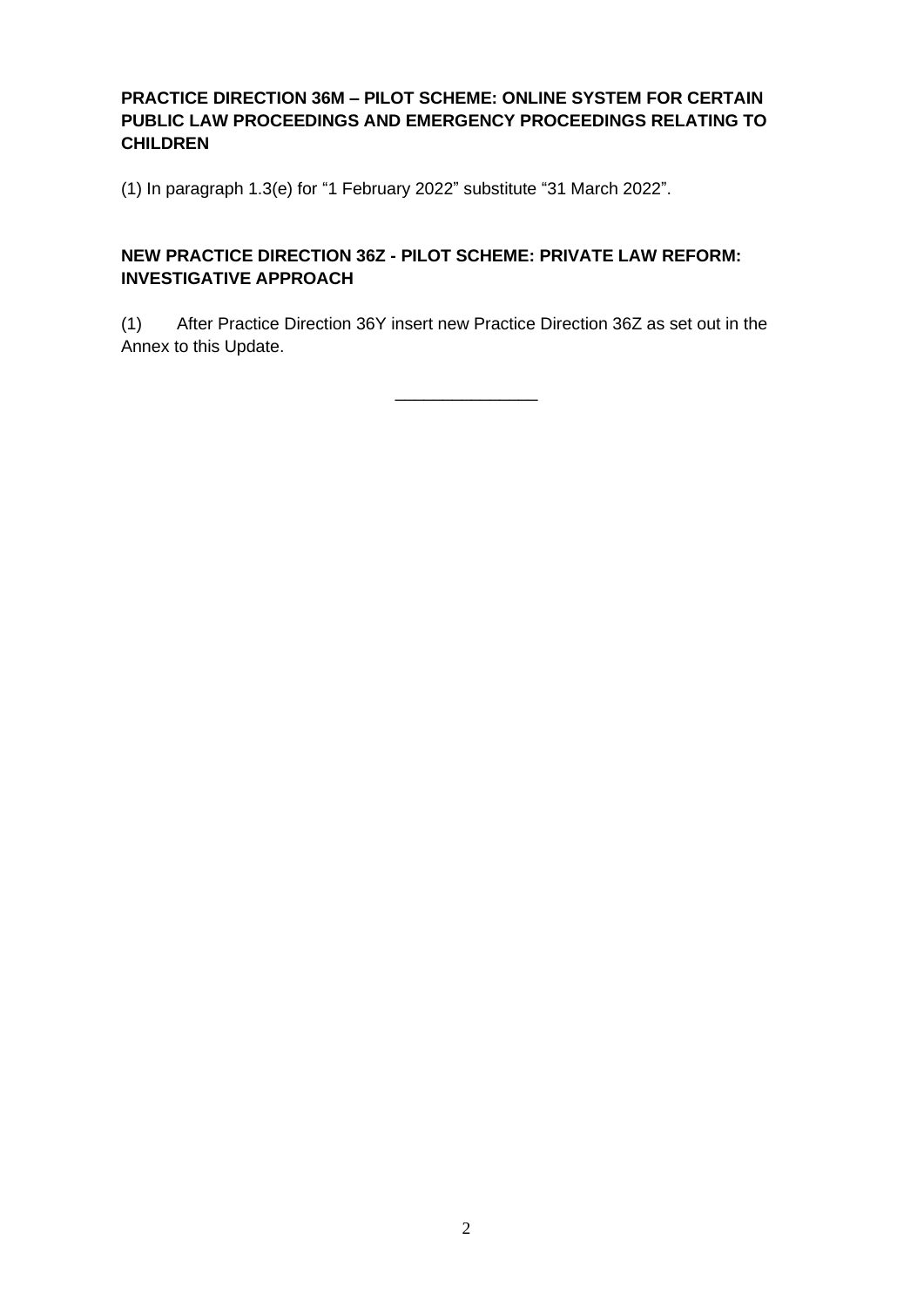ANNEX TO PRACTICE DIRECTION UPDATE No.1 OF 2022: NEW PRACTICE DIRECTION 36Z TO BE INSERTED AFTER PRACTICE DIRECTION 36Y

# **PRACTICE DIRECTION 36Z – PILOT SCHEME: PRIVATE LAW REFORM: INVESTIGATIVE APPROACH**

*This Practice Direction supplements FPR Part 36, rule 36.2 (Transitional Arrangements and Pilot Schemes).*

### **Scope and interpretation**

**1.1** This Practice Direction is made under rule 36.2 and establishes a Pilot Scheme (referred to as "the Pilot Scheme") to allow certain applications, and stages in proceedings relating to such applications, to follow a procedure different to that specified in the Family Procedure Rules 2010 ("the FPR") and supporting Practice Directions.

- **1.2** This Practice Direction comes into force on 21 February 2022.
- **1.3** The Pilot Scheme applies where all of the following conditions are met-
	- (a) the application is for-
		- (i) a section 8 order;
		- (ii) an enforcement order;

(b) the application is started in the family court sitting at a location specified in paragraph 1.4; and

(c) the application is filed in the period commencing 21 February 2022 and ending at the end of 21 February 2024.

- **1.4** The locations of the family court referred to in paragraph 1.3(b) are-
	- (a) Bournemouth;
	- (b) Caernarfon;
	- (c) Mold;
	- (d) Prestatyn;
	- (e) Weymouth;
	- (f) Wrexham.

**1.5** In this Practice Direction, "enforcement order" has the meaning given in rule 12.2 FPR.

### **Purpose of the Pilot Scheme**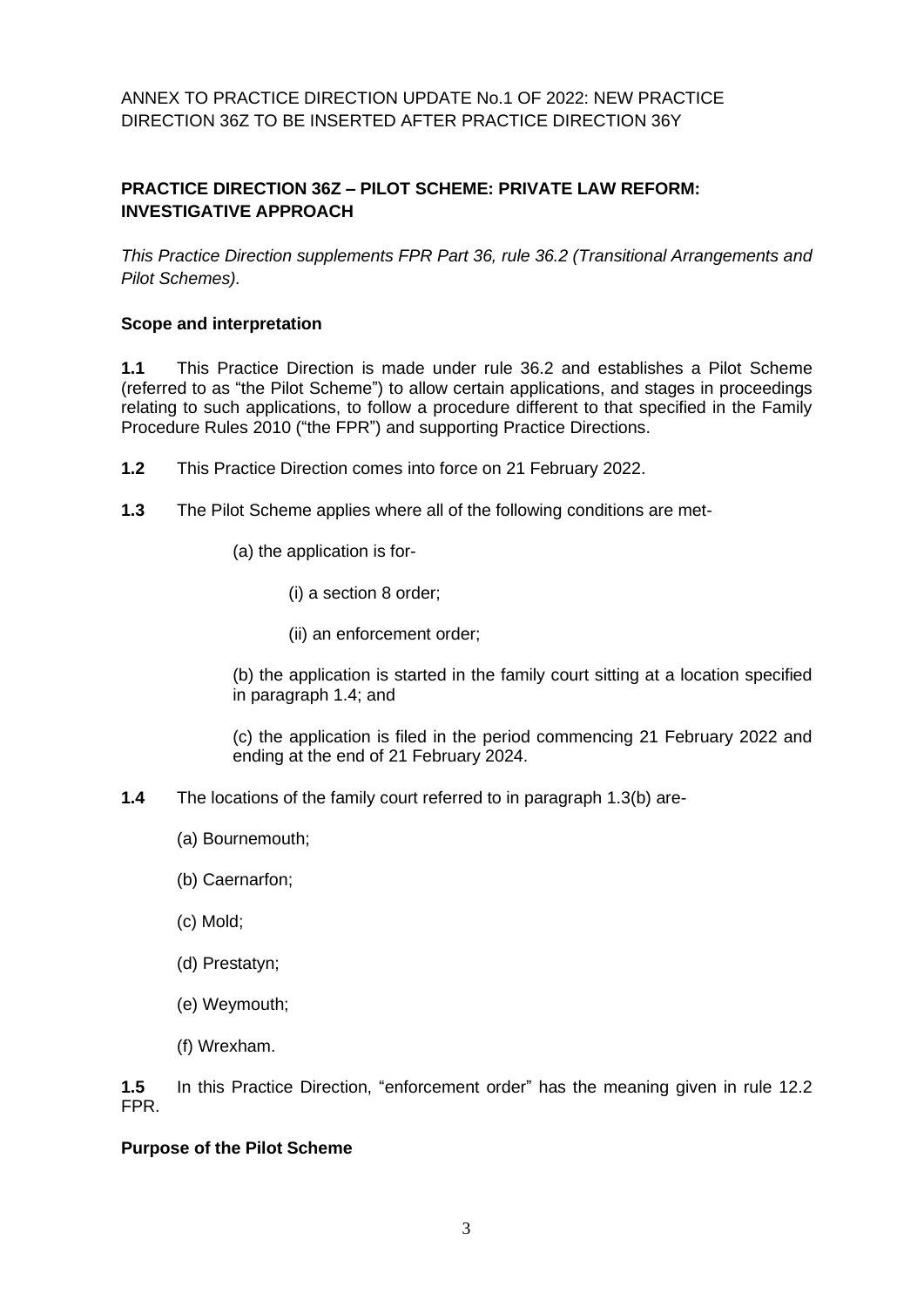**2.1** The purpose of the Pilot Scheme is to assess the use of new practices and procedures to allow for applications specified in paragraph 1.3(a) of this Practice Direction to follow a revised court process. The revised process has been designed for all court users, but with a particular focus on improving the experience of the family court and outcomes for survivors of domestic abuse, including children and litigants in person. The pilot seeks to test a more investigative approach, featuring earlier gatekeeping and information gathering to enable earlier triaging decisions and to front-load engagement with parties rather than engaging through multiple hearings. The court will also seek to hear the voice of the child more clearly through each case in this pilot, with the aim that appropriate engagement and communication are considered throughout proceedings. A more holistic, multi-agency approach is planned, with the court engaging and developing positive working relationships with key local partners such as mediators and local authorities. A review stage during the pilot process will aim to ensure that court orders meet the welfare needs of the child and reduce the number of cases which come back to court.

### **Modification of the FPR and Practice Directions during operation of the Pilot Scheme**

**3.1** During the operation of the Pilot Scheme the FPR and supporting Practice Directions will apply to cases falling within the Pilot Scheme as modified by paragraphs 4.1 to 7.2.

#### **Modification of rules in the FPR**

- **4.1** In rule 12.5-
	- (a) for paragraph (1) substitute-

"(1) When proceedings have been issued to which pilot Practice Direction 36Z applies, the court will consider the appropriate steps to take in accordance with Practice Direction 12B (Pilot) and rule 12.12."; and

(b) In the words in parentheses at the end of the rule, for the second sentence substitute-

"Practice Direction 12B (Pilot) sets out the procedure for cases under the Pilot Scheme referred to in Practice Direction 36Z.".

**4.2** In rule 12.7-

(a) in paragraph (1), after "5B" insert "and in accordance with Practice Direction 12B (Pilot)"; and

(b) in paragraph (2), for "12B" substitute "12B (Pilot)".

**4.3** In rule 12.13-

(a) for "final hearing", in each place those words appear, substitute "Decision Hearing"; and

(b) after sub-paragraph (5) insert-

"(Details in relation to Decision Hearings are set out in Practice Direction 12B (Pilot).)".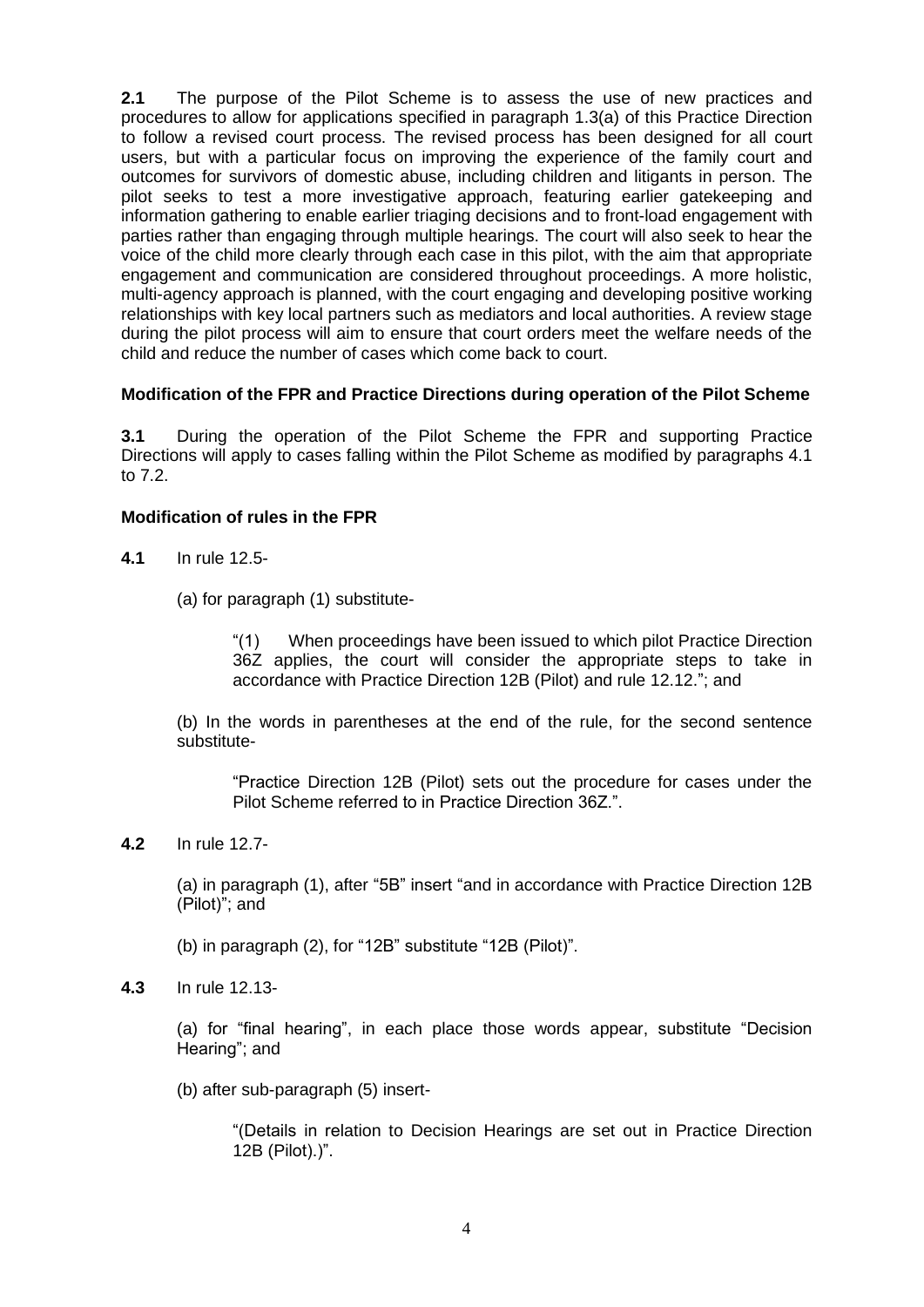- **4.4** In rule 12.14, in paragraph (2)(c) for "12B" substitute "12B (Pilot)".
- **4.5** In rule 12.15-

(a) for "final hearing", in both places those words appear, substitute "Decision Hearing"; and

(b) at the end of the rule insert-

"(Details in relation to Decision Hearings are set out in Practice Direction 12B (Pilot).)".

**4.6** Omit rule 12.31.

**4.7** In rule 25.6 for "the First Hearing Dispute Resolution Appointment" substitute "the Safeguarding Gatekeeping Appointment/ Case Management stage".

#### **Modification of Practice Directions**

**5.1** In Practice Direction 2C, in the Table-

(a) after the row relating to FPR rule 12.73(1)(b) insert-

| "Practice Direction       | Where:                                                                                                                           |
|---------------------------|----------------------------------------------------------------------------------------------------------------------------------|
| 12B (Pilot) -             |                                                                                                                                  |
| paragraphs:               | (a) the proceedings have not yet been allocated to a level of<br>judge in the family court;                                      |
| 9.3                       |                                                                                                                                  |
| 13.2                      | (b) the proceedings have been allocated to lay justices; or                                                                      |
| 13.3                      | (c) the proceedings have been allocated to a judge of District<br>Judge level, Circuit Judge level or High Court judge level and |
| 13.4                      | the allocated judge indicates that a justices' legal adviser may<br>carry out the function in question.                          |
| 13.6                      |                                                                                                                                  |
| 13.7                      |                                                                                                                                  |
| 14.4                      |                                                                                                                                  |
| 15.1                      |                                                                                                                                  |
| 16.1                      |                                                                                                                                  |
| 17.1(c)                   |                                                                                                                                  |
|                           |                                                                                                                                  |
| <b>Practice Direction</b> | Where the function is described as being capable of being                                                                        |
| $12B$ (Pilot) $-$         | carried out by a Gatekeeper, and where the justices' legal                                                                       |
|                           | adviser is acting as a Gatekeeper."                                                                                              |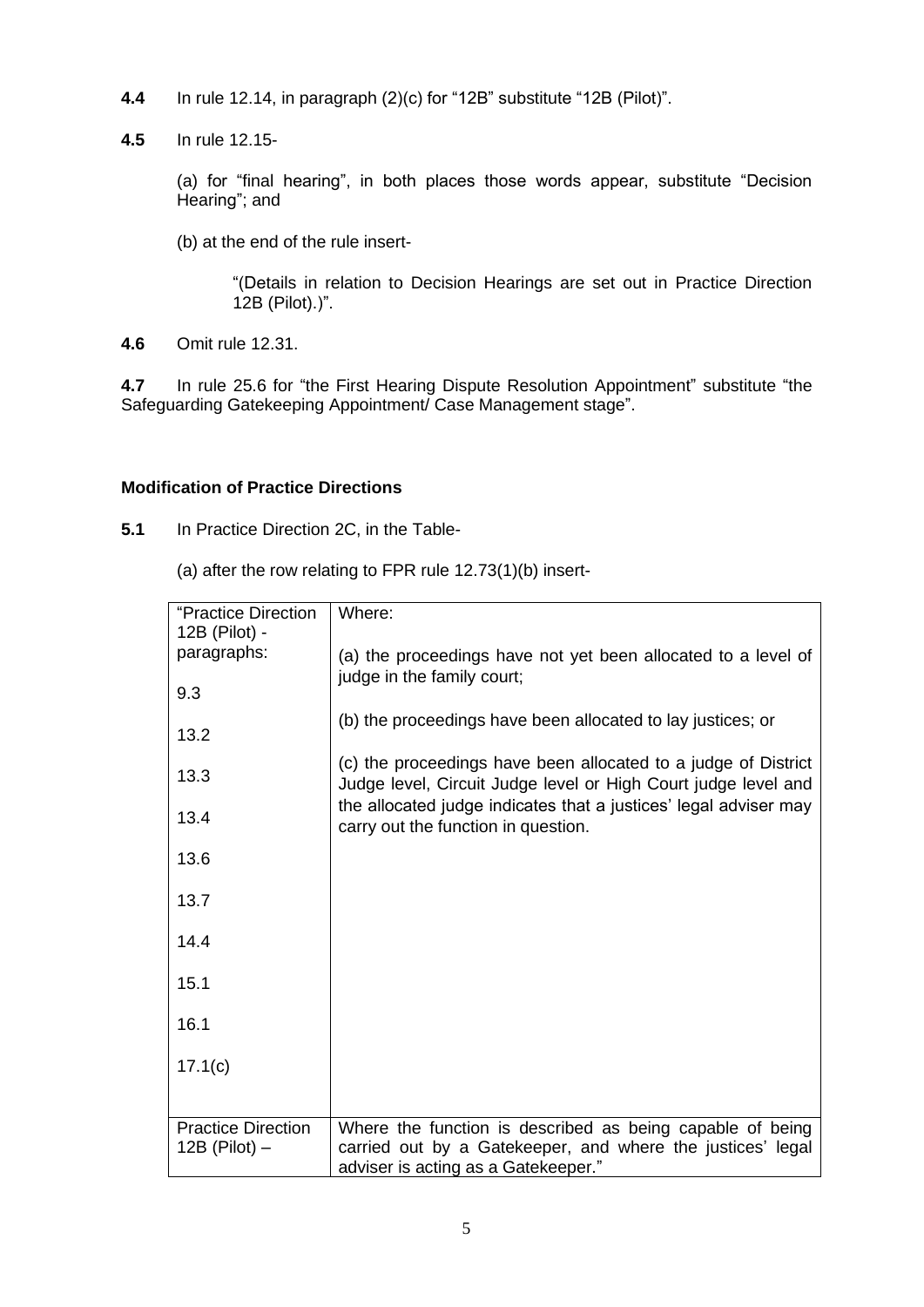| paragraphs |  |  |  |  |
|------------|--|--|--|--|
| 9.1        |  |  |  |  |
| 9.2        |  |  |  |  |
| 9.4        |  |  |  |  |
| 14.1       |  |  |  |  |
| 17.1(a)    |  |  |  |  |

; and

(b) omit the row relating to FPR rule 12.31.

- **5.2** In Practice Direction 12J-
	- (a) in paragraph 3, after the definition of "abandonment" insert-

""Child Impact Report" means such a report as referred to in Practice Direction 12B (Pilot);";

(b) in paragraph 5-

(i) for "at the First Hearing Dispute Resolution appointment ("FHDRA")" substitute "when giving directions for the preparation of a Child Impact Report and when considering the content of a Child Impact Report";

(ii) for "or CAFCASS Cymru" substitute "Cafcass Cymru, a local authority"; and

(iii) in the first indented bullet point omit "(usually at the FHDRA)"; and

(iv) in the third indented bullet point for "tried" substitute "determined";

(c) in paragraph 6 for "are present in court" substitute "have been suitably engaged (which may be at a hearing, if the court considers that essential";

(d) in paragraph 8 after "information available" insert "in the Child Impact Report";

(e) for the heading to paragraph 9 substitute-

#### "**Consideration at the Information Gathering and Assessment Stage**";

(f) in paragraph 9-

(i) for "before the FHDRA or other first hearing" substitute "at the Information Gathering and Assessment Stage (Stage 1, PD12B (Pilot))";

(ii) after "Cymru" insert "as part of the completion of the Child Impact Report"; and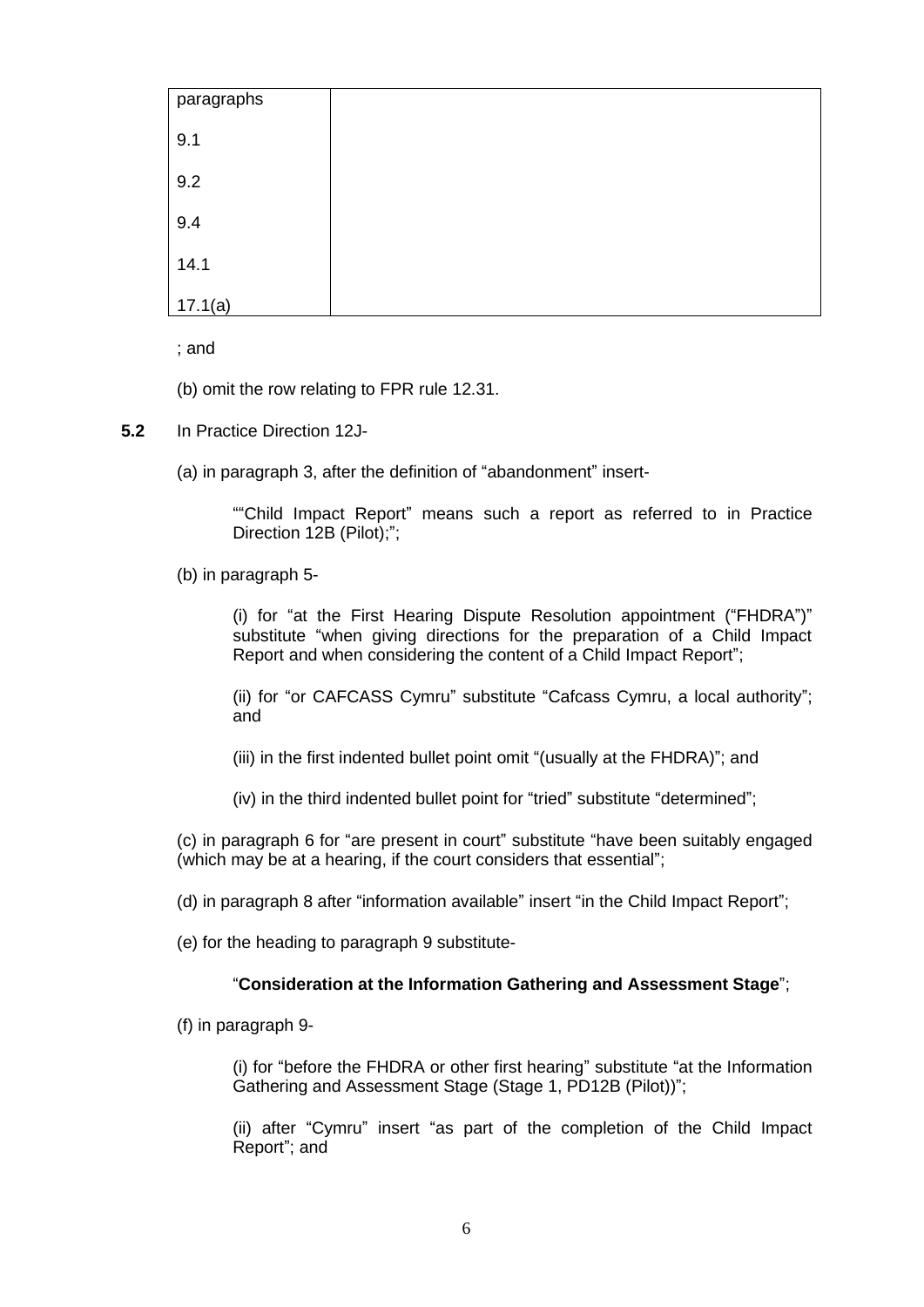- (iii) for "at the hearing" substitute "in the Child Impact Report";
- (g) omit the heading to paragraph 11;
- (h) omit paragraph 11;
- (i) omit the first sentence of paragraph 12;
- (j) in paragraph 15-
	- (i) after "at any hearing" insert ", or during any other contact with the court";
	- (ii) for "judge" substitute "court";
	- (iii) for "a report under section 7 of the Children Act 1989" substitute "the Child Impact Report";
- (k) in paragraph 16-
	- (i) in the first sentence for "The court" substitute "As outlined in paragraph 14.2 of Practice Direction 12B (Pilot), the court";
	- (ii) in sub-paragraph (a) for "any welfare report" substitute "the Child Impact Report, any section 7 or section 37 Children Act 1989 report";
	- (iii) in sub-paragraph (d)-
		- (aa) for "Violence" substitute "Abuse"; and
		- (bb) for "DVPP" substitute "DAPP";
- (l) in paragraph 17(a) after "Cymru" insert "or others, including as recorded in any Child Impact Report";
- (m) in paragraph 18 after "decision" insert ", and this should be noted in the Child Impact Report";
- (n) in paragraph 19-
	- (i) in the opening paragraph after "should consider" insert "taking into account any information already included in any Child Impact Report";
	- (ii) for sub-paragraph (a) substitute-
		- "(a) what are the key factual issues in dispute and how should they be set out so that any complaints or allegations made by a party, and the other party's replies to these complaints or allegations, are clear;";
	- (iii) in sub-paragraph (b) for "welfare hearing" substitute "Decision Hearing (see Practice Direction 12B (Pilot) Stage 2)";
	- (iv) omit sub-paragraph (c);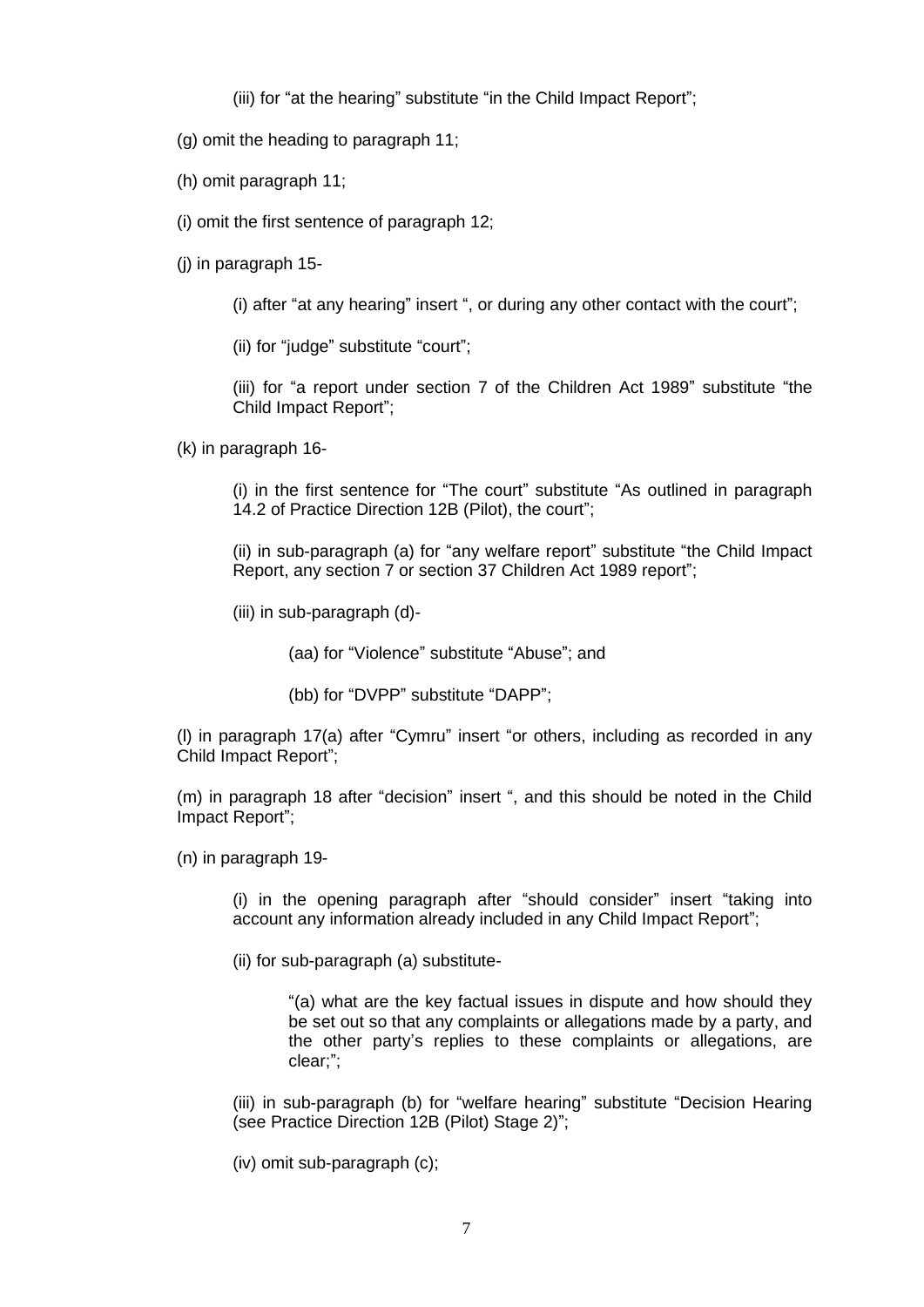(v) for sub-paragraph (e) substitute-

"(e) directing the parties to describe in short terms the overall experience of being in a relationship and parenting with each other (this may be provided in a written statement or orally at a preliminary hearing if the court considers such a hearing to be essential);"; and

(vi) in sub-paragraph (m)-

(aa) for "useful" substitute "essential"; and

(bb) after "available" insert ", in the event that any such matters have not already been addressed as part of the Information Gathering and Assessment Stage set out in Practice Direction 12B (Pilot).";

(o) for paragraph 20 substitute-

"When conducting any fact finding (or other) hearing, the court should consider the guidance on hearings as set out in paragraphs 23.1 to 23.5 of Practice Direction 12B (Pilot).";

- (p) in paragraph 21(2) after "if appropriate)" insert "as part of a Child Impact Report";
- (q) for paragraph 22 substitute-

"If the court directs that there shall be a fact-finding hearing on the issue of domestic abuse, the Child Impact Report should contain information needed for that hearing, and should be updated after the hearing, to take account of the findings of fact made by the court.";

(r) in paragraph 28-

(i) for "inquisitorial (or investigative)" substitute "investigative"; and

(ii) after "all involved" insert "(see also the guidance on the conduct of hearings at paragraphs 23.1 to 23.5 of Practice Direction 12B (Pilot)";

(s) in paragraph 29 after "preparing a" insert "Child Impact Report or";

(t) in paragraph 30-

(i) after "earlier direction for a" insert "Child Impact Report or";

- (ii) for "any report under section 7" substitute "any such report"; and
- (iii) for "Any section 7 report" substitute "Any such report";

(u) in paragraph 32 for "an Officer of Cafcass or a Welsh family proceedings officer" substitute "the involved Cafcass officer, Welsh Family Proceedings Officer or local authority officer";

(v) in paragraph 33(a) after "consequent report" insert "as part of the Child Impact Report";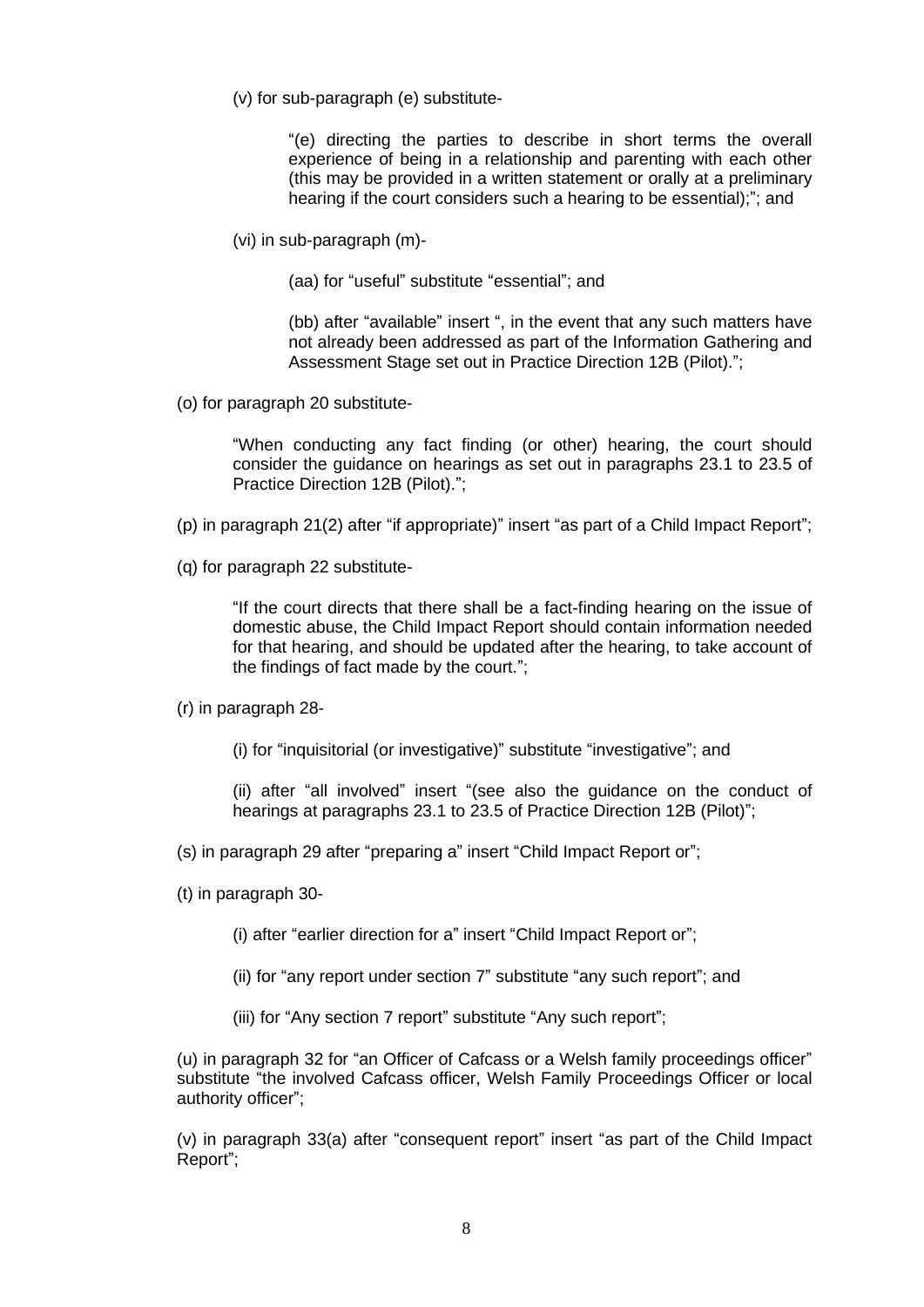(w) in paragraph 34 for "DVPP" both times it appears substitute "DAPP"; and

(x) in paragraph 38(d) for "set a date for the review consistent with" substitute "make provision for the review consistent with Stage 3 of Practice Direction 12B (Pilot) and with".

### **5.3** In Practice Direction 27A

(a) in paragraph 4.2 for sub-paragraph (b) to the end of the paragraph substitute-

"(b) the Child Impact Report, which must contain:

(i) applications and orders;

(ii) statements and affidavits (which must be dated in the top right corner of the front page) but without exhibiting or duplicating documents referred to in para 4.1; and

(iii) experts' reports and other reports (including those of a guardian, children's guardian or litigation friend); and

(c) other documents, divided into further sections as may be appropriate.

All statements, affidavits, experts' reports and other reports included in the bundle must be copies of originals which have been signed and dated."; and

(b) in paragraphs 4.3(b), (c) and (d) and 4.6 for "final hearing", in each place those words appear, substitute "Decision Hearing".

### **5.4** In Practice Direction 36G-

(a) for the heading to paragraph 9.1 substitute-

### "**Modification of FPR Practice Direction 12B (Pilot) – Private Law Reform: Investigative Approach**"; and

(b) in paragraph 9.4 for "should be provided at the first hearing" substitute "should be sent with the application or provided during the Information Gathering and Assessment stage"; and

**5.5** In Practice Direction 36V, in the heading to paragraph 5.1, after "12B" insert "(Pilot)".

# **Application of Practice Direction 12B and Practice Direction 12B (Pilot)**

**6.1** Practice Direction 12B (Pilot) (Private Law Reform: Investigative Approach) as set out in the Annex to this Practice Direction will apply in place of Practice Direction 12B (Child Arrangements Programme).

# **Disapplication of PD36Q and aspects of PD36Y**

**7.1** PD36Q (Pilot Provision: Modification of Practice Direction 12B – Coronavirus) does not apply in cases to which this Practice Direction 36Z applies.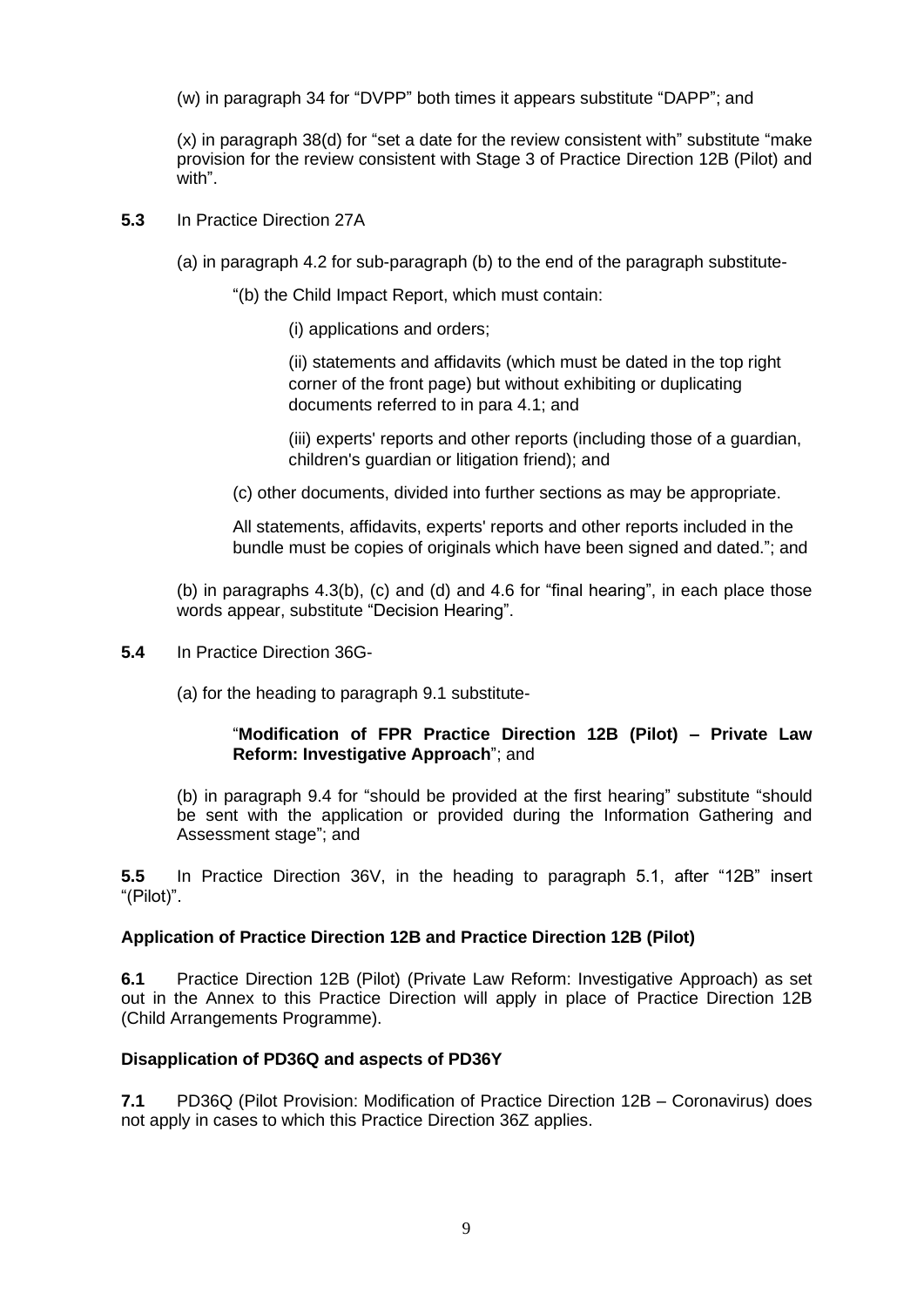**7.2** Paragraph 6.1 of PD36Y (Pilot Provision: Temporary modification of Practice Directions 2C, 5B, 12A and 12B – Post-coronavirus) does not apply in cases to which this Practice Direction 36Z applies.

\_\_\_\_\_\_\_\_\_\_\_\_\_\_\_\_\_\_

10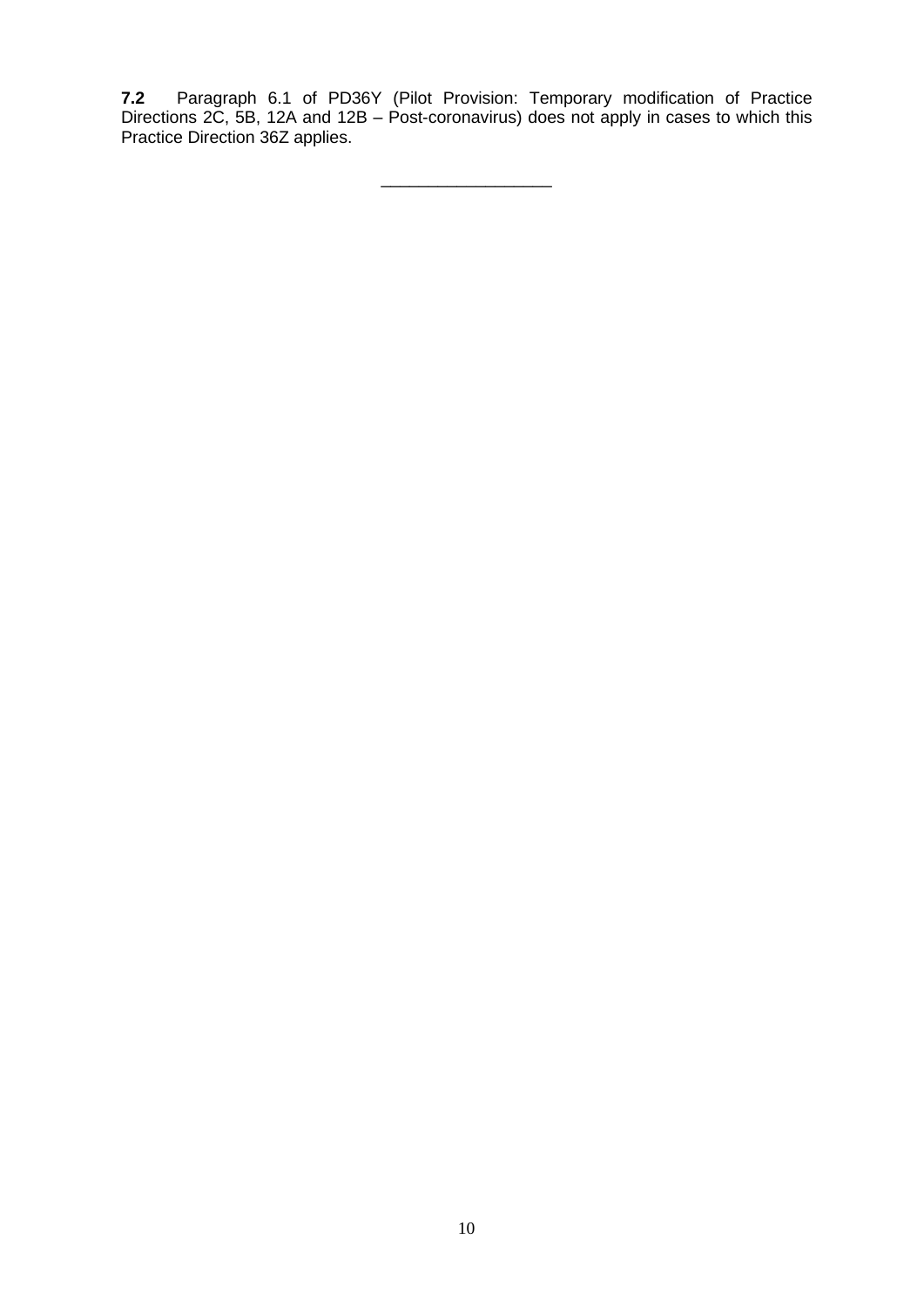### **PRACTICE DIRECTION 12B (PILOT) - PRIVATE LAW REFORM: INVESTIGATIVE APPROACH**

### **CHAPTER (I): INTRODUCTION AND CONTEXT**

#### **When this Practice Direction applies and Interpretation.**

1.1 The procedure set out in this Practice Direction applies where separated parents and/or families cannot agree about arrangements concerning children.

1.2 The procedure is designed to assist families to reach safe and child-focused agreements for their child, where possible out of the court setting. If parents / families are unable to reach agreement, and a court application is made, this procedure encourages swift resolution through the court.

1.3 It is well-recognised that negotiated agreements between adults generally enhance long-term co-operation, and are better for the child concerned. Therefore, separated parents and families are strongly encouraged to attempt to try and reach agreement concerning the child outside of the court system. This may also be quicker and cheaper and any future issues that may arise could be easier to resolve.

1.4 In this Practice Direction, reference is made to "non-court resolution". Any such reference is to be read as if it were to "non-court dispute resolution" as used in Part 3 FPR.

### **Signposting Services, Parenting Plans, & Public Funding**

2.1 **Services**: If parents and families cannot agree arrangements for children, they are encouraged to obtain advice and support as soon as possible. Information about the impact of separation on children can be found at:

- (a) Voice of the Child of Divorce <https://www.youtube.com/watch?app=desktop&v=lbTFZ8cvHo4>
- (b) Fegans and Wells Mediation [https://www.wellsfamilymediation.co.uk/blog/Co](https://www.wellsfamilymediation.co.uk/blog/Co-parenting%20film/)[parenting%20film/](https://www.wellsfamilymediation.co.uk/blog/Co-parenting%20film/)
- (c) Supporting healthy family relationships Warwickshire County Council <https://www.youtube.com/watch?app=desktop&v=1ZUWbIBOyL8>
- (d) [https://www.cafcass.gov.uk/2021/03/02/responding-to-feedback-fjypb-top-tips-for](https://www.cafcass.gov.uk/2021/03/02/responding-to-feedback-fjypb-top-tips-for-separated-parents-updated/)[separated-parents-updated/](https://www.cafcass.gov.uk/2021/03/02/responding-to-feedback-fjypb-top-tips-for-separated-parents-updated/)

2.2 There are many services available for such families, who seek advice about resolving disputes concerning their child.

2.3 The following services are recommended –

(a)For more information about family mediation and to find the nearest mediation service (including those providing a MIAM): [www.familymediationcouncil.org.uk;](http://www.familymediationcouncil.org.uk/)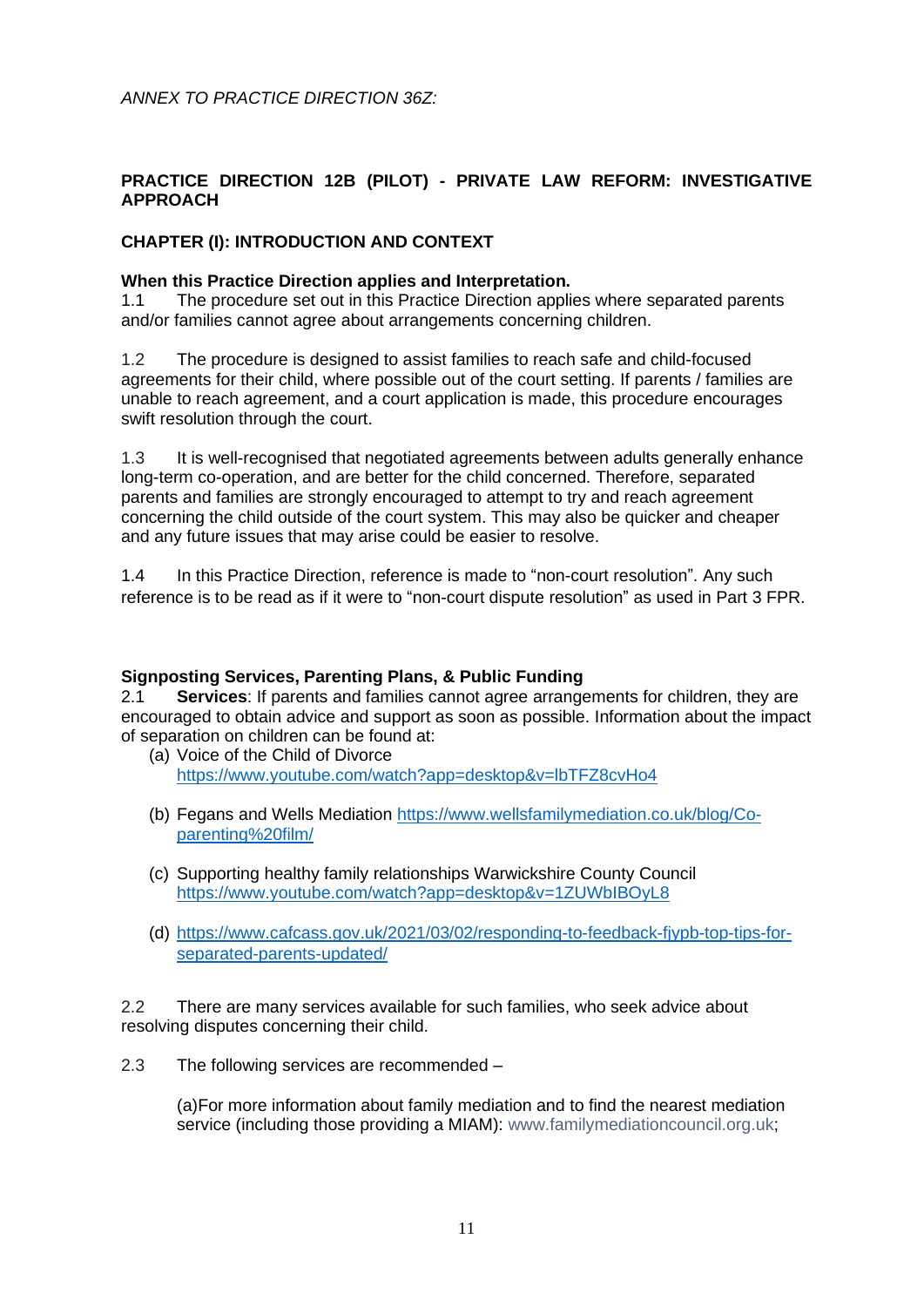(b) For a Guide about children and the family courts for separating parents (including representing yourself in court): the form

'CB7': [https://www.gov.uk/government/publications/guide-for-separated-parents](https://www.gov.uk/government/publications/guide-for-separated-parents-children-and-the-family-courts-cb7/guide-for-separated-parents-children-and-the-family-courts-cb7)[children-and-the-family-courts-cb7/guide-for-separated-parents-children-and-the](https://www.gov.uk/government/publications/guide-for-separated-parents-children-and-the-family-courts-cb7/guide-for-separated-parents-children-and-the-family-courts-cb7)[family-courts-cb7](https://www.gov.uk/government/publications/guide-for-separated-parents-children-and-the-family-courts-cb7/guide-for-separated-parents-children-and-the-family-courts-cb7)

(c) For Cafcass (England): [Parenting together -](https://www.cafcass.gov.uk/grown-ups/parents-and-carers/divorce-and-separation/parenting-together/) Cafcass - Children and Family [Court Advisory and Support Service;](https://www.cafcass.gov.uk/grown-ups/parents-and-carers/divorce-and-separation/parenting-together/)

(d) For Cafcass Cymru (Wales)[:Cafcass Cymru: Information about separated](https://gov.wales/cafcass-cymru/family-separation)  [parents | GOV.WALES](https://gov.wales/cafcass-cymru/family-separation) ;

(e) To find a legal adviser or family mediator: [http://find-legal-advice.justice.gov.uk;](http://find-legal-advice.justice.gov.uk/)

(f) To check whether you can get financial help (legal aid) to pay for non-court dispute resolution, &/or advice and representation at court, and to find a legal aid solicitor or mediator: <https://www.gov.uk/check-legal-aid>

(g) For general advice about sorting out arrangements for children, the use of postseparation mediation, &/or going to

court: [http://www.advicenow.org.uk;](http://www.advicenow.org.uk/) [http://www.advicenow.org.uk/advicenow](http://www.advicenow.org.uk/advicenow-guides/family/sorting-out-arrangements-for-your-children)[guides/family/sorting-out-arrangements-for-your-children/](http://www.advicenow.org.uk/advicenow-guides/family/sorting-out-arrangements-for-your-children)

(h) For general advice about sorting out arrangements for children: <http://theparentconnection.org.uk/>

(i) For advice about Contact Centres, which are neutral places where children of separated families can enjoy contact with their non-resident parents and sometimes other family members, in a comfortable and safe environment; and information about where they are: [www.naccc.org.uk;](http://www.naccc.org.uk/)

(j) For the form to apply for a child arrangements order: [https://www.gov.uk/looking](https://www.gov.uk/looking-after-children-divorce/apply-for-court-order)[after-children-divorce/apply-for-court-order;](https://www.gov.uk/looking-after-children-divorce/apply-for-court-order)

(k) For help with taking a case to court without a lawyer, the Personal Support Unit: [http://thepsu.org/;](http://thepsu.org/)

(l) For guidance on representing yourself at court, including a list of commonly used terms that you may come across: [https://www.advicenow.org.uk/family-court;](https://www.advicenow.org.uk/family-court)

(m) For advice about finding and using a family law solicitor see: Law Society [https://www.lawsociety.org.uk/,](https://www.lawsociety.org.uk/) and Resolution (family law solicitors): [http://www.resolution.org.uk;](http://ttp/www.resolution.org.uk)

(n) For advice about finding using a family law barrister: see <https://www.barcouncil.org.uk/find-a-barrister.html> and for arrangements for using a barrister directly see [https://www.directaccessportal.co.uk/.](https://www.directaccessportal.co.uk/)

2.4 **Parenting Plan**: A Parenting Plan is widely recognised as being a useful tool for separated parents to identify, agree and set out in writing arrangements for their children; such a plan could appropriately be used as the basis for discussion about child arrangements and how parents wish to decide issues concerning their child.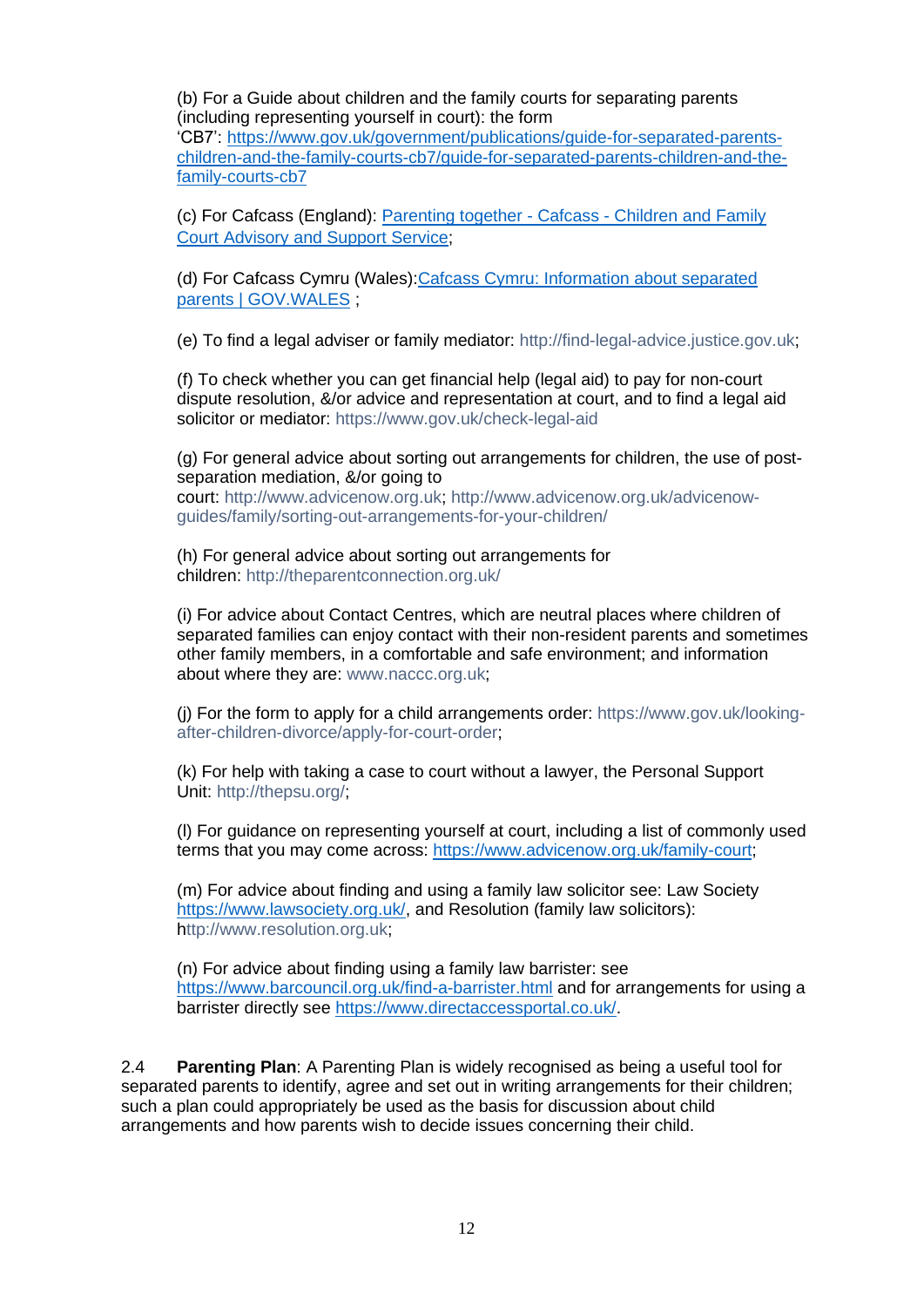2.5 The Parenting Plan should cover all practical aspects of care for the child, and should reflect a shared commitment to the child and his/her future, with particular emphasis on parental communication (learning how to deal with differences), living arrangements, money, religion, education, health care and emotional well-being.

2.6 A Parenting Plan is designed to help separated parents (and their families) to work out the best possible arrangements for the child; the plan should be understood by everyone, including (where the child is of an appropriate age and understanding) the child concerned.

2.7 For help on preparing a Parenting Plan, see – (a) Cafcass 'Putting Your Children First: A Guide for Separated Parents';

(b) A draft of a Parenting Plan for parents or families to complete[:https://www.cafcass.gov.uk/grown-ups/parents-and-carers/divorce-and](https://www.cafcass.gov.uk/grown-ups/parents-and-carers/divorce-and-separation/parenting-together/parenting-plan/)[separation/parenting-together/parenting-plan/](https://www.cafcass.gov.uk/grown-ups/parents-and-carers/divorce-and-separation/parenting-together/parenting-plan/)

(c) A draft of a Parenting Plan prepared by Cafcass Cymru for parents or families to complete: [The Parenting Plan: Cafcass Cymru | GOV.WALES](https://gov.wales/parenting-plan-cafcass-cymru) (this links to the draft plan in English) or Y Cynllun [Rhianta: Cafcass Cymru | LLYW.CYMRU](https://llyw.cymru/y-cynllun-rhianta-cafcass-cymru) (this links to the draft plan in Welsh).

2.8 **Publicly funded mediation and/or legal advice**: If parents need access to mediation, and legal advice in support of that mediation, they may be eligible for public funding. The Legal Aid Agency (LAA) will provide funding for Mediation Information and Assessment Meetings (MIAMs) and family mediation for all those who are eligible:

(a) where at least one party is eligible, the LAA will cover the costs of both parties to attend a MIAM to encourage any non-eligible client to find out about the benefits and suitability of mediation without incurring any costs;

(b) the LAA will provide public funding for eligible parties to participate in family mediation and they may also receive some independent legal advice connected to the mediation process and where a settlement is reached can receive legal assistance to draft and issue proceedings to obtain a consent order;

(c) parties may find out if they are likely to be eligible for legal aid at the following link: [https://www.gov.uk/check-legal-aid;](https://www.gov.uk/check-legal-aid)

(d) to find the nearest publicly funded mediation service a client can use the search at [http://find-legal-advice.justice.gov.uk.](http://find-legal-advice.justice.gov.uk/) Publicly funded legal advisors can be found at: [https://www.gov.uk/check-legal-aid.](https://www.gov.uk/check-legal-aid)

2.9 Public funding for legal advice and/or representation at court is available in limited circumstances. Further information can be found here: [http://www.justice.gov.uk/legal-aid](http://www.justice.gov.uk/legal-aid-for-private-family-matters)[for-private-family-matters.](http://www.justice.gov.uk/legal-aid-for-private-family-matters)

# **Explanation of terms**

3.1 Some of the terms used in this document, and in the websites referred to above, may not be familiar to those who seek help and support.

3.2 A guide to some of the relevant terms is attached in the Annex at the end of this document.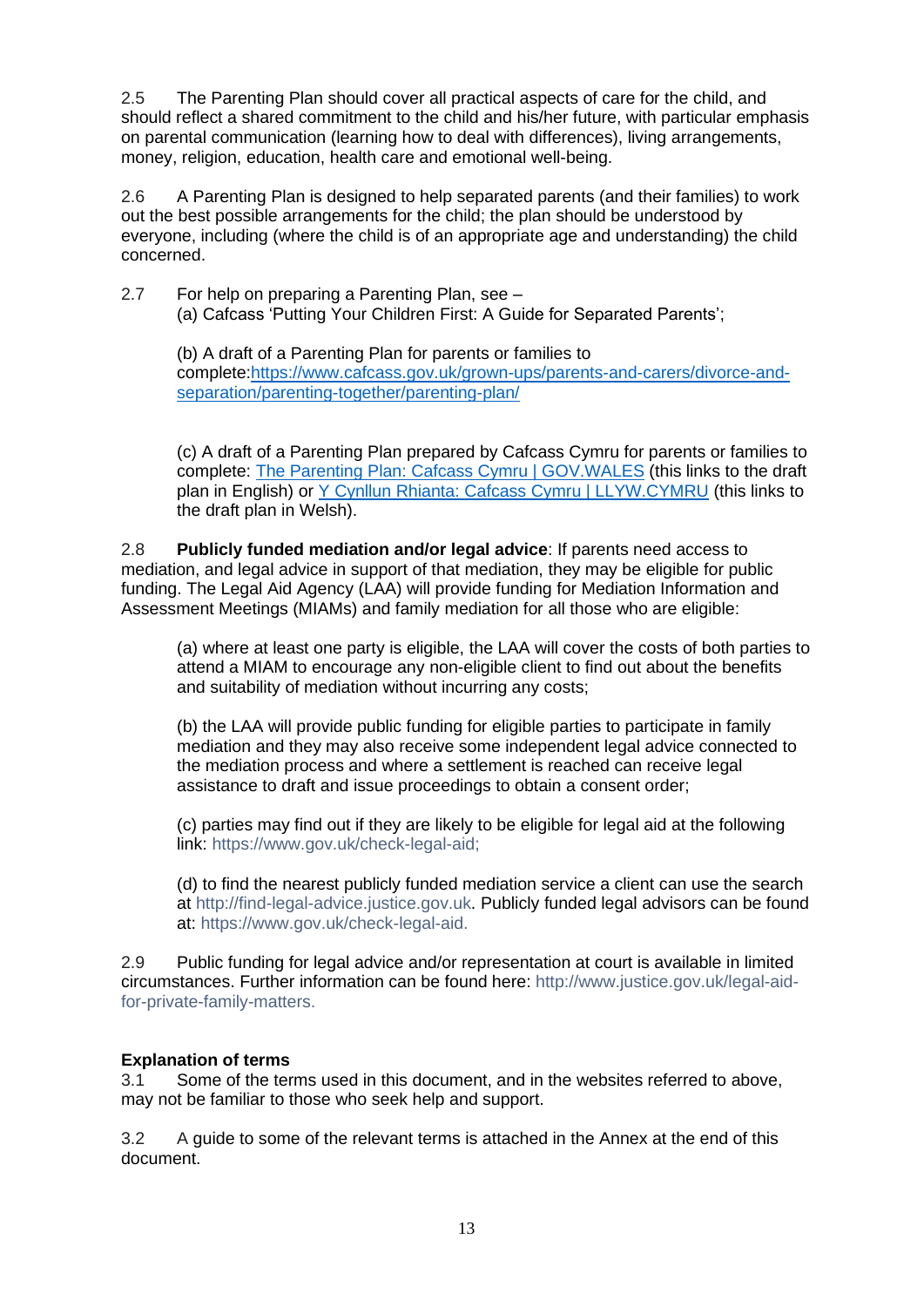### **Including the child**

4.1 In making any arrangements with respect to a child, the child's welfare must be the highest priority.

4.2 Children and young people should be at the centre of all decision-making. This accords with the Family Justice Young People's Board Charter [\(https://www.cafcass.gov.uk/family-justice-young-peoples-board/\)](https://www.cafcass.gov.uk/family-justice-young-peoples-board/). Each decision should be assessed on its impact on the child.

4.3 The child or young person should feel that their needs, wishes and feelings have been considered in the arrangements which are made for them. They should be informed how their needs, wishes and feelings were considered in arriving at any order or reaching any agreement.

4.4 Children should be involved, to the extent which is appropriate given their expressed desire for involvement, any welfare concerns, and their age and level of understanding, in making the arrangements which affect them. This is just as relevant where the parties are making arrangements between themselves (which may be recorded in a Parenting Plan) as when:

(a) arrangements are made away from the court; and/or

(b) the court is required to make a decision about the arrangements for the child.

4.5 If an application for a court order has been issued, the judge will want to know the child's view, where it is possible and appropriate to ascertain this in light of the child's age and understanding. This could be communicated to the judge in one of a number of ways, guided primarily by the child's preferences (where these can be ascertained)–

(a) by a Cafcass officer (in Wales, a Welsh Family Proceedings Officer (WFPO)) providing a report to the court which sets out the child's wishes and feelings;

(b) by the child being supported (by, for example, the Cafcass officer, WFPO or local authority social worker) to write a letter to the court;

(c) in the limited circumstances described in section 13 below, by the child being a party to the proceedings;

(d) by the judge meeting with the child, in accordance with approved Guidance (currently the FJC Guidelines for Judges Meeting Children subject to Family Proceedings (April

2010)). [http://www.judiciary.gov.uk/JCO%2fDocuments%2fFJC%2fvoc%2fGuideline](https://www.judiciary.uk/wp-content/uploads/JCO/Documents/FJC/voc/Guidelines_+Judges_seeing_+Children.pdf) [s\\_+Judges\\_seeing\\_+Children.pdf;](https://www.judiciary.uk/wp-content/uploads/JCO/Documents/FJC/voc/Guidelines_+Judges_seeing_+Children.pdf) and/or

(e) through a third-party professional trusted by the child, such as a teacher, social worker or support worker (enabled by, for example, the Cafcass officer, WFPO or local authority social worker).

### **Non-court resolution of arrangements for children**

5.1 Services, including mediation, are available to provide opportunities for parents and families to work in a positive and constructive way to resolve arrangements for children. These should be actively considered and attempted where it is safe and appropriate to do so. Information about mediation and other means of resolving issues away from court is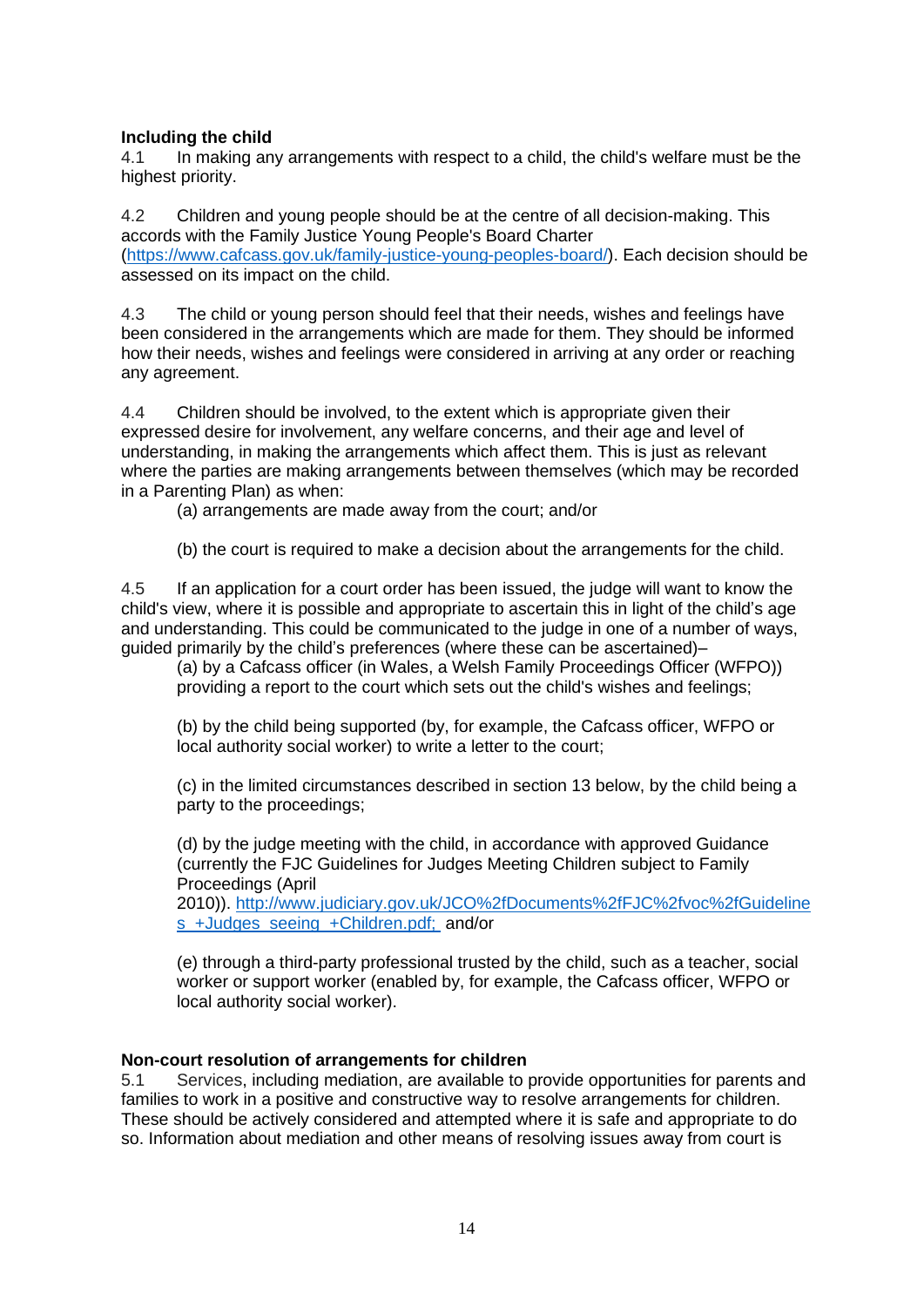available widely (see Signposting Services - paragraph 2 above – and see also Part 3 FPR).

5.2 It is not expected that those who are the victims of domestic abuse should attempt to mediate or otherwise participate in forms of non-court dispute resolution. It is also recognised that drug and/or alcohol misuse and/or mental illness are likely to prevent parents and families from making safe use of mediation or similar services; these risk factors (which can be discussed at a MIAM - see below, paragraph 5.3) are likely to have an impact on arrangements for the child. Court Orders, including those made by consent, must be scrutinised to ensure that they are safe and take account of any risk factors, in accordance with Practice Direction 12J FPR.

5.3 **Attendance at Mediation Information and Assessment Meeting ('MIAM')**: Subject to paragraph 5.6, before making a family application to the court (a 'relevant family application' as defined in paragraph 28.1 below), the person who is considering making such application must attend a family MIAM. A prospective respondent is also expected to attend a MIAM. At the MIAM, the mediator will assess whether there has been, or is a risk of,

(a) domestic abuse; and/or

(b) harm by a prospective party to a child that would be the subject of the application.

Subject to this initial risk of harm assessment, information will be provided by the mediator as appropriate about ways in which arrangements may be resolved otherwise than by the court, and the suitability of mediation (or any other service) for trying to reach resolution.

5.4 It is the responsibility of the prospective applicant (or that person's legal representative) to contact a family mediator to arrange attendance at a MIAM.

5.5 Only an authorised family mediator can carry out a MIAM. An authorised family mediator is a person identified by the Family Mediation Council as qualified to conduct a MIAM.

5.6 A prospective applicant is not required to attend a MIAM where one of the circumstances set out in rule 3.8(1) or 3.8(2) FPR applies.

5.7 Information on how to find an authorised family mediator may be obtained from [www.familymediationcouncil.org.uk](http://www.familymediationcouncil.org.uk/) website which hosts the 'find a local family mediator' database (see also "Signposting Services" – paragraph 2 above).

5.8 The prospective applicant (or their legal representative) should provide the mediator with contact details for the other party or parties involved ('the prospective respondent(s)'), so that the mediator can contact the prospective respondent(s) to discuss their willingness and availability to attend a MIAM.

5.9 The prospective applicant and, where they agree to do so, the prospective respondent(s), should then attend a MIAM arranged by the mediator.

5.10 The Family Mediation Council sets the requirements for mediators who conduct MIAMs. In summary, a mediator who arranges a MIAM should consider any risk factors present and how these should be managed, and should also consider with the party or parties concerned whether public funding may be available to meet the cost of the meeting and any subsequent mediation. Where neither of the parties is eligible for, or wishes to seek, public funding, any charge made by the mediator for the MIAM will be the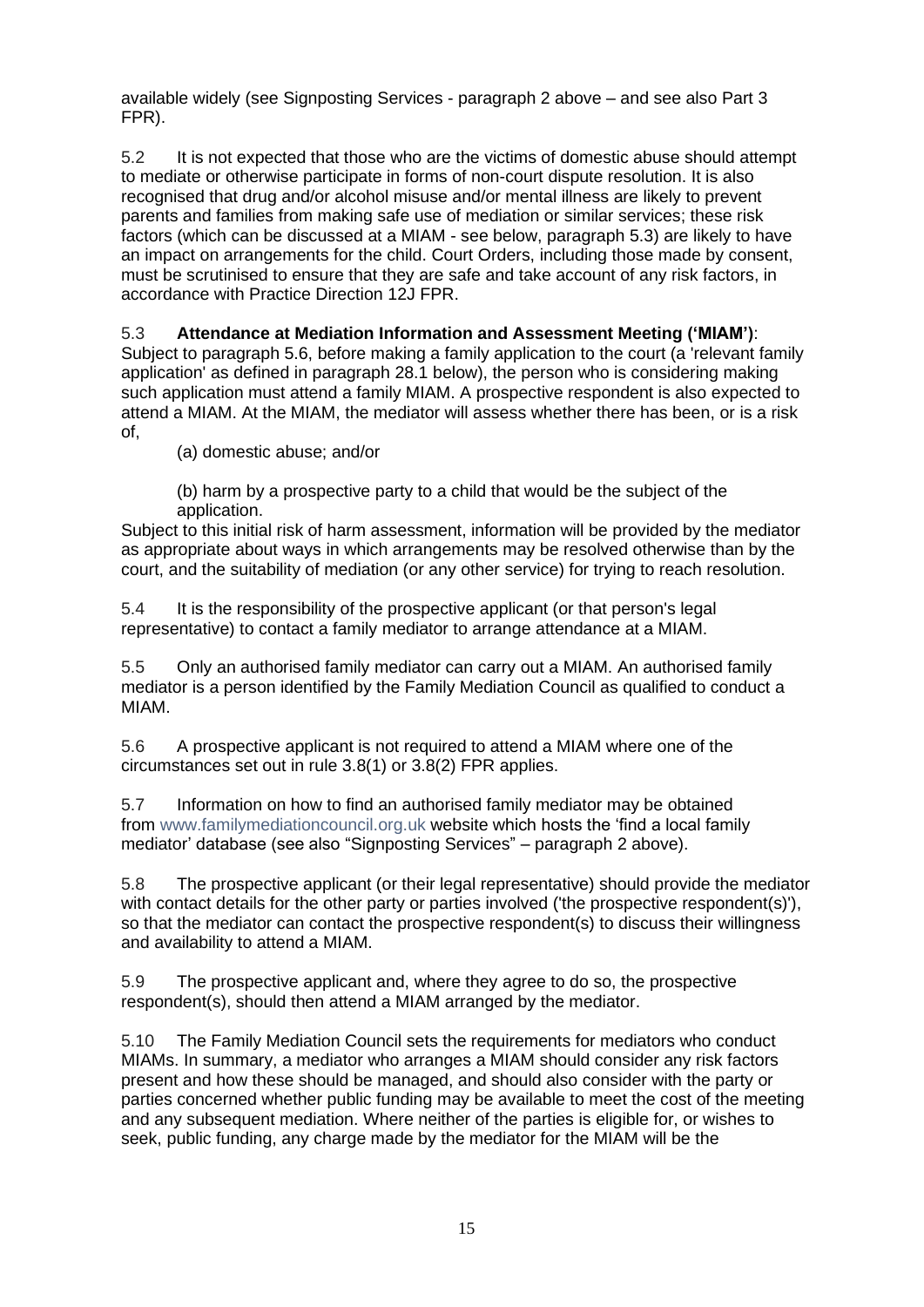responsibility of the party or parties attending, in accordance with any agreement made with the mediator.

5.11 Mediation is a confidential process; none of the parties to the mediation may provide information to the court as to the content of any discussions held in mediation and/or the reasons why agreement was not reached. Similarly, the mediator may not provide such information, unless the mediator considers that a safeguarding issue arises.

5.12 However, it is important that the parties, or either of them, introduce at the MIAM (or any subsequent court application) any other evidence of attempts to reach resolution and to focus on the needs of the child.

### **Resolution of arrangements for children through the Court**

6.1 The judge is obliged to consider, at every stage of court proceedings, whether noncourt resolution is appropriate.

6.2 The parties should also actively consider non-court resolution even if proceedings are issued and are ongoing.

6.3 If the court considers that another form of non-court resolution is appropriate, the court may direct that the proceedings, or a hearing in the proceedings, be adjourned for such specified period as it considers appropriate:

- (a) to enable the parties to obtain information and advice about non-court resolution; and
- (b) where the parties agree, to enable non-court resolution to take place.

6.4 Where the court adjourns proceedings, it shall give directions about the timing and method by which the parties must tell the court if any of the issues in the proceedings have been resolved.

6.5 Some courts operate an at-court mediation scheme, and at-court MIAMs, with providers contracted to the Legal Aid Agency. Some mediators may prefer to conduct mediation outside of the court premises. A mediation assessment may be possible at court; alternatively, the court may help in making an appointment with a local mediator for a MIAM or for mediation. Information about mediation arrangements should be advertised in the local court.

# **Local Good Practice: Pilot Scheme**

7.1 Local practices and initiatives can be operated within the framework provided for in this Practice Direction. It is expected that local practices will include the development of indicative timescales for cases to proceed from application to conclusion.

# **CHAPTER (II): PROCEDURE**

# **Application to court**

8.1 Unless one of the MIAM exemptions applies (see rule 3.8 FPR), an application to court for determination of most issues concerning a child (see the definition of 'relevant family application' in rule 3.6 FPR and paragraphs 11 and 12 of PD3A) can be made only after a MIAM has taken place (at which meeting mediation and other forms of non-court resolution will have been considered). One of the exemptions may be that the case is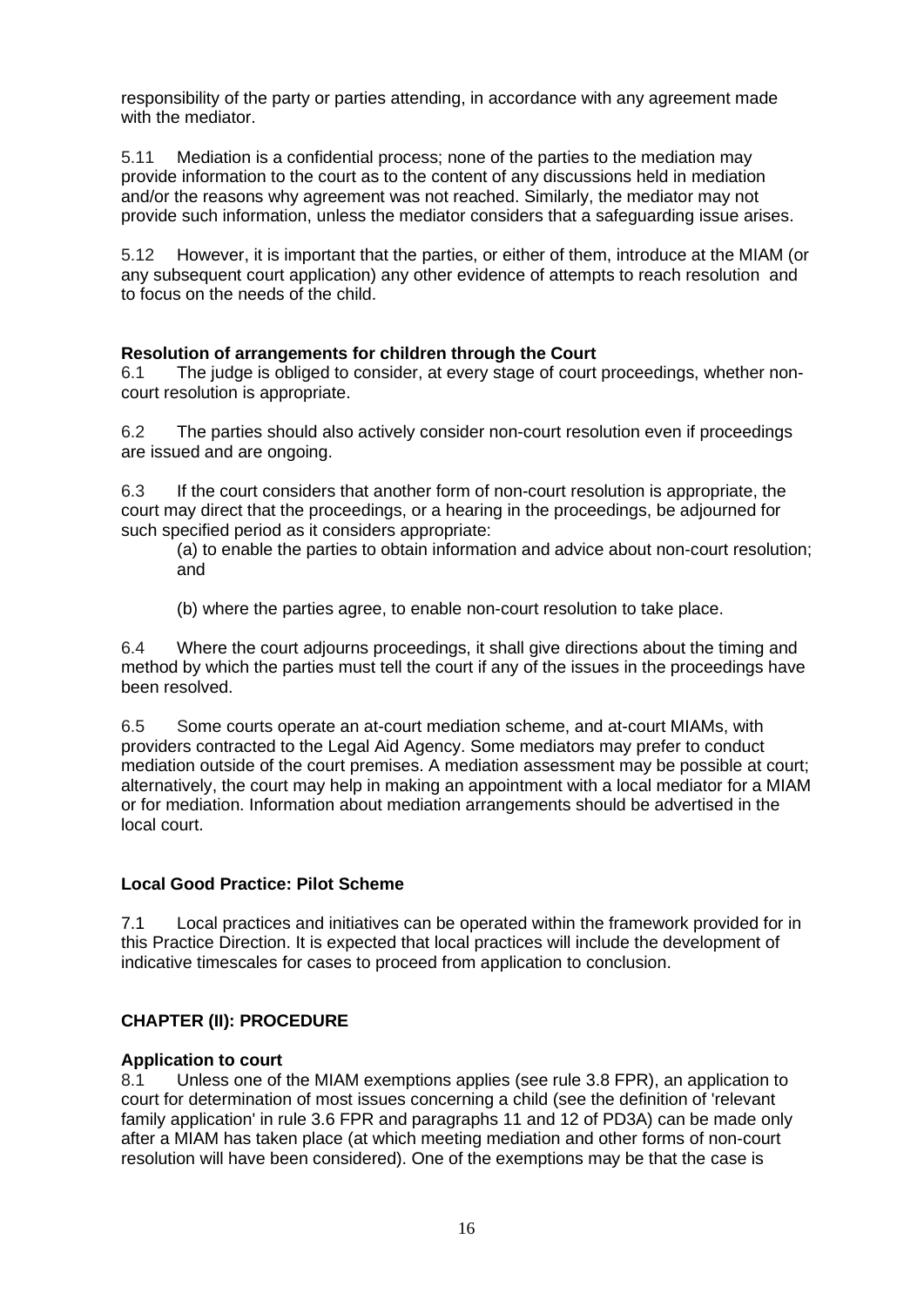urgent, in which case see 'Urgent and Without Notice Applications' in paragraph 10 below. The grounds for urgency are defined in rule 3.8(c) FPR.

8.2 The application must be made on the relevant prescribed form.

8.3 For section 8 Children Act 1989 applications, the applicant will be required, on the form C100, to confirm attendance at a MIAM or specify that an exemption applies **unless** the application is for a consent order, or if the application concerns a child who is the subject of ongoing emergency proceedings, care proceedings or supervision proceedings, or if the child concerned is already the subject of an emergency protection order, care order or supervision order (see paragraphs 11 and 12 of PD3A).

8.4 The relevant part of the form C100 must be completed showing that either – (a) the applicant has attended a MIAM; or

(b) the applicant has not attended a MIAM and claims one of the exemptions (rule 3.8(1) FPR) - exemptions include (but are not limited to) evidence of domestic abuse, child protection concerns, urgency, previous MIAM attendance or exemption; or

(c) an authorised family mediator confirms in the form that he or she is satisfied that–

(i) mediation is not suitable because the respondent is (if more than one respondent, any one of them is) unwilling to attend a MIAM; (ii) mediation is not suitable as a means of resolving the dispute because the respondent (if more than one, any of them) failed without good reason to attend a MIAM; or

(iii) mediation is otherwise not suitable as a means of resolving the dispute.

8.5 The C100 form may be obtained from the Family Court or from [www.gov.uk.](http://www.gov.uk/)

8.6 If the parties have previously prepared a Parenting Plan, this shall be attached to the Form C100.

8.7 It is important that the form C100 is completed in full (including the provision of telephone numbers, e-mail and postal address of the relevant parties), otherwise there may be a delay in processing the application. Where the form is not fully completed, the court staff may request further information before the application form is accepted for issue. It is also important that the form C100, the Acknowledgement Form C7 and, where applicable, any Supplemental Information Form C1A are fully and accurately completed to enable the court to make appropriate decisions about allocation and case management.

8.8 If possible at the time of issue, and in any event ideally by no later than one working day after issue, or in courts where applications are first considered on paper ideally by no later than two working days after issue, the court shall send or hand to the Applicant the following –

(a) in the case of an application being made on a form C100:

- (i) a copy of the application form C100 (together with the Supplemental Information Form C1A);
- (ii) information leaflets for the parties;
- (iii) directions on issue;

(b) in the case of an application being made on a form C79:

(i) a copy of the application form C79;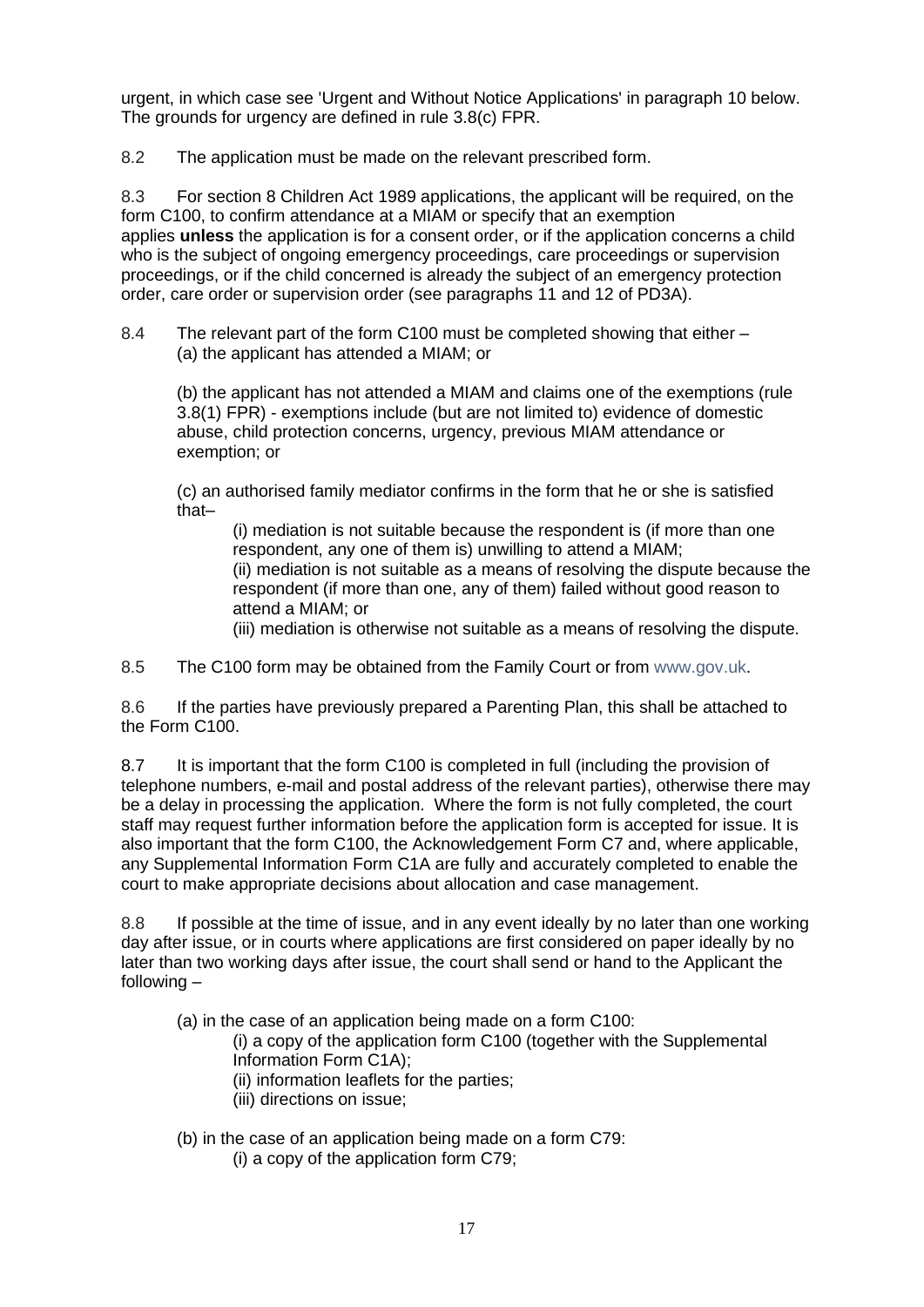- (ii) information leaflets for the parties;
- (iii) directions on issue.

8.9 Unless the applicant requests to do so, or the court directs the applicant to do so, the court will serve the respondent(s) with the following–

- (a) in the case of an application being made on a form C100:
	- (i) a copy of the application form C100 (together with Supplemental Information Form C1A, if provided);
		- (ii) the Acknowledgement Form C7;
		- (iii) a blank form C1A;
		- (iv) information leaflet for the parties;
		- (v) directions on issue;
- (b) in the case of an application being made on form C79:
	- (i) a copy of the application form C79;
	- (ii) the Acknowledgement Form C7;
	- (iii) information leaflet for the parties;
	- (iv) directions on issue.

8.10 As soon as possible after completing initial gatekeeping (see section 9 below), the court staff shall contact the applicant by telephone to acknowledge receipt of the application and provide information to the applicant on the process which is to be undertaken. This telephone contact should also be attempted with the respondent a reasonable period of time after the acknowledgement form C7 has been sent to the respondent.

8.11 As soon as reasonably possible after the court has carried out initial gatekeeping (see section 9) and has attempted to make contact with the applicant as set out in paragraph 8.10, the court shall send to Cafcass / Cafcass Cymru copies of-

- (a) the Form C100 (and the form C1A, if supplied) or the Form C79, as applicable; and
- (b) any Form C8 or other document stating that contact details are to be kept confidential.

These will be sent in electronic format where possible.

8.12 The respondent(s) must send the Acknowledgement Form C7 and, where applicable, the Supplemental Information Form C1A, to the court as soon as possible and in any event within 14 days after receiving the application, unless the court has specified a shorter time.

8.13 On receipt of the Acknowledgement Form C7 and any Form C1A filed by the respondent(s), the court shall send a copy of each form to Cafcass/ Cafcass Cymru, in electronic format where possible, and shall send copies to the applicant.

### **Initial Gatekeeping**

9.1 The question of the level of judge to whom an application should be allocated can be made by a nominated Justices' Legal Adviser and/or nominated District Judge ('the Gatekeeper(s)') in accordance with the Family Court (Composition and Distribution of Business) Rules 2014, either –

(a) as soon as possible after receipt of the application, at this initial gatekeeping stage; or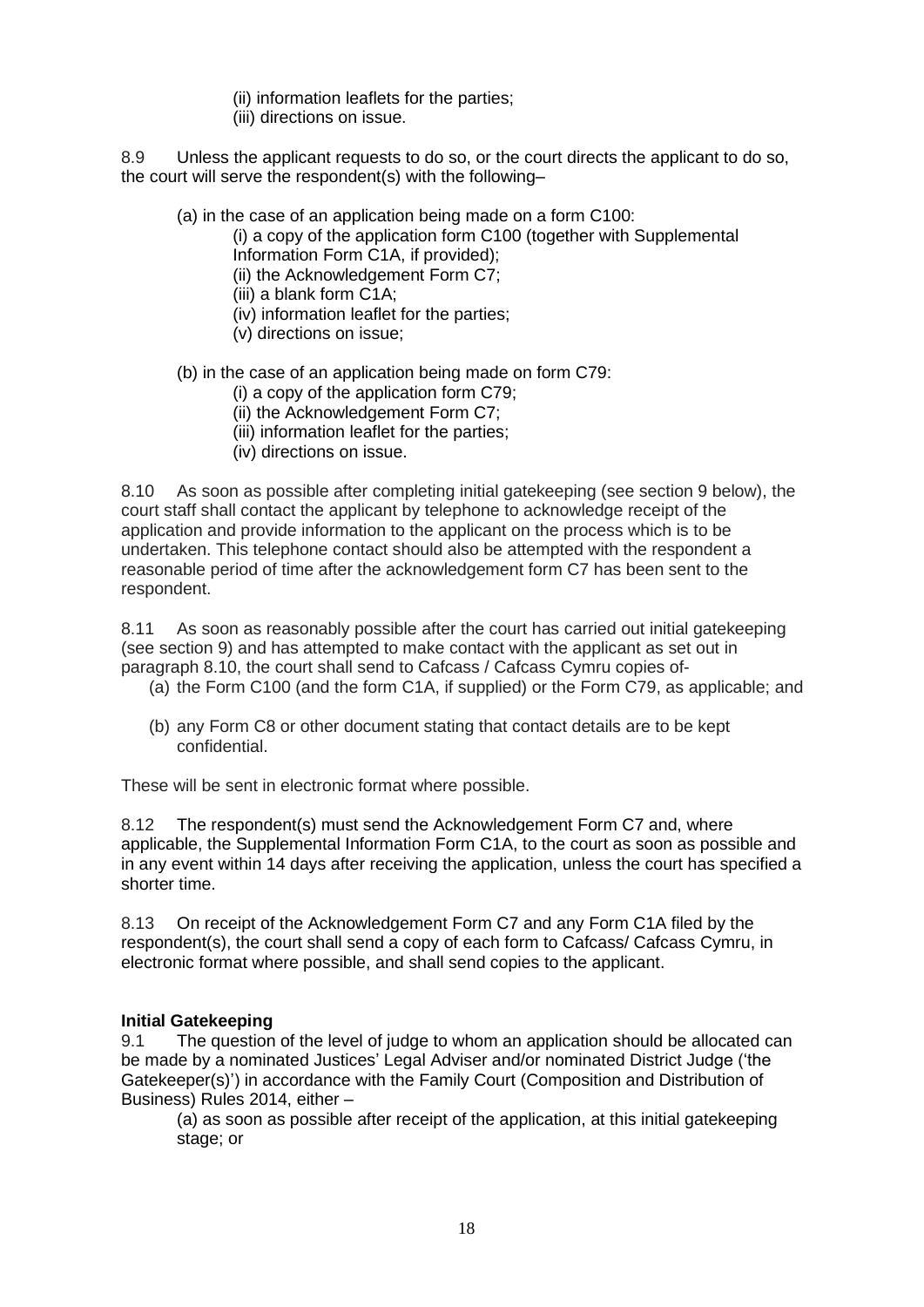(b) at any point until and including the Safeguarding Gatekeeping Appointment/ Case Management stage (see paragraph 14 below).

It is for the Gatekeeper(s) to decide at what point it is appropriate to make the allocation decision, within the parameters set out above. Making an allocation decision at the initial gatekeeping stage could be appropriate where, for example, the case is a returning case (see paragraph 9.4 below) or a case of particular complexity.

9.2 A Gatekeeper (or two Gatekeepers, acting jointly) or the judge (where one has been allocated) shall be able to-

(a) issue Directions on Issue;

(b) direct that the applicant or the parties attend a MIAM before the case progresses to the next Stage, where, on the basis of information provided on the application form and any additional information provided on a C1A Supplemental Information Form, the court considers that the exemption from attending a MIAM has not been validly claimed, unless the court considers that in all the circumstances of the case the MIAM requirement should not apply to the application in question (the court will have particular regard to the matters set out in rule 3.10(3) FPR when making this decision);

(c) give directions for an accelerated hearing, where it appears that an urgent issue requires determination;

(d) give directions for the service and filing of evidence.

9.3 Following consideration of compliance with the MIAMs requirement, in any case that the court has determined does not require an urgent determination, the court must refer the application to the persons or bodies who are to undertake the Information Gathering and Assessment and contribute to the Child Impact Report.

9.4 **Returning and related cases.** Cases should be checked for previous or ongoing proceedings relating to the same child, and any related injunction proceedings, prior to gatekeeping. (It should be noted that court staff cannot search for placement and adoption proceedings, given there is restricted access to such files.) If a case is flagged as returning, the Gatekeeper should engage with the last judge (if possible) to determine the appropriate approach in light of the risk profile, case details and length of time since the last application. If the last judge is not available, the Gatekeeper should engage with another judge of equivalent level for instruction on what approach should be taken.

### **Urgent and Without Notice Applications**

10.1 **Urgent**: Where an order is sought as a matter of urgency, an application may be made to the Court for an emergency order without the requirement for the Applicant to have attended at a MIAM. The categories of urgent application justifying such an exemption are set out in rule 3.8(c) FPR and include cases in which:

(a) there is a risk to the life, liberty, or the physical safety of the prospective applicant or his or her family, or his or her home;

- (b) any delay caused by attending a MIAM would cause:
	- (i) a risk of harm to the child;

(ii) a risk of unlawful removal of a child from the United Kingdom or a risk of unlawful retention of a child who is currently outside England and Wales; (iii) a significant risk of a miscarriage of justice;

(iv) unreasonable hardship to the prospective applicant;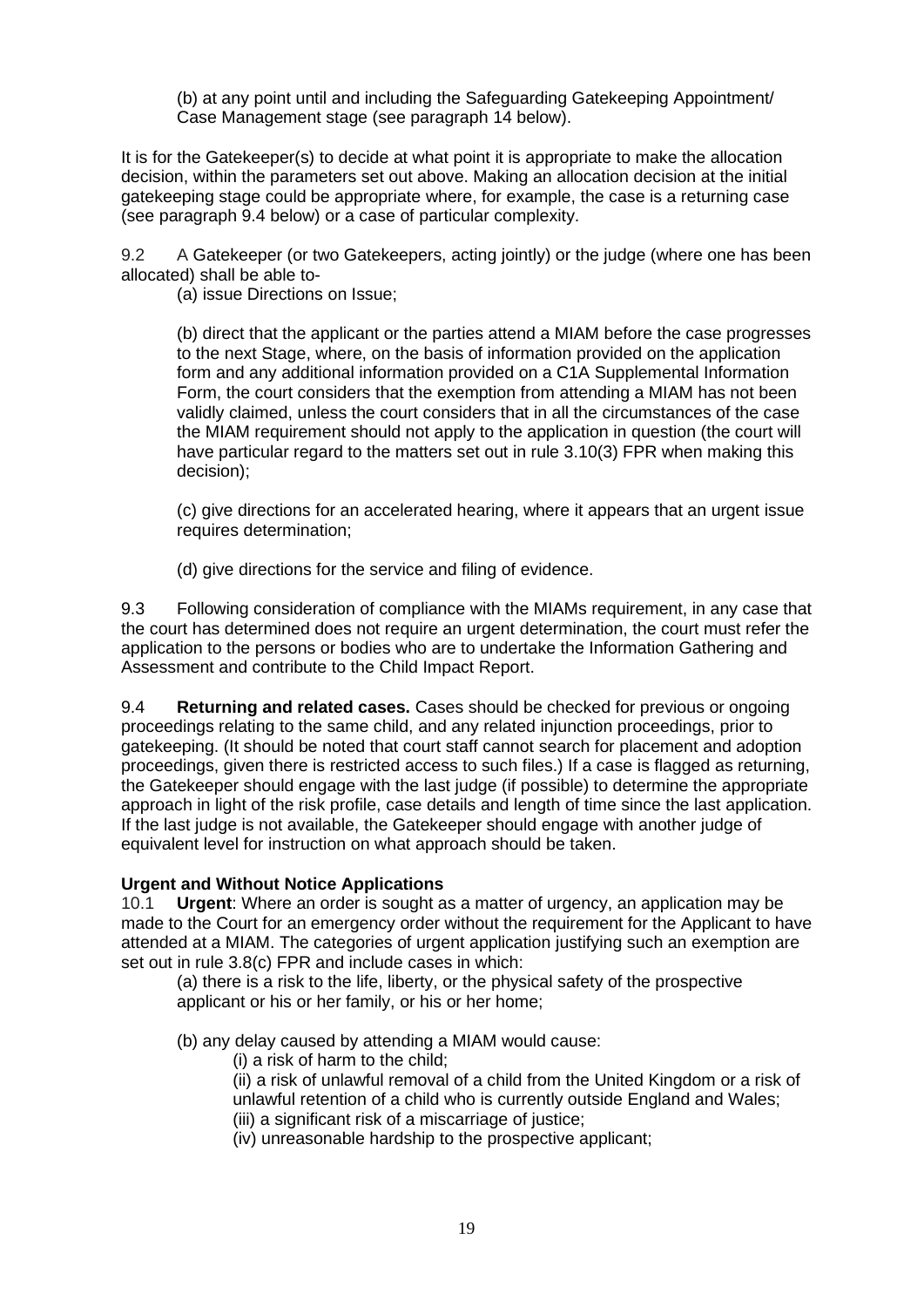(v) irretrievable problems in dealing with the dispute (including the irretrievable loss of significant evidence);

(c) there is a significant risk that in the period necessary to schedule and attend a MIAM, proceedings relating to the dispute will be brought in another state in which a valid claim to jurisdiction may exist, such that a court in that other State would be seised of the dispute before a court in England and Wales.

10.2 '**Without Notice**': Applications to court made 'Without Notice' to the respondent(s) shall be allocated in accordance with the Family Court (Composition and Distribution of Business) Rules 2014, and determined by reference to the provisions of Practice Direction 18A, paragraph 5.1, with further regard to the principles set out in Practice Direction 20A, paragraph 4.3-4.5 FPR (noting particularly paragraph 4.3(c)).

10.3 Without Notice Orders should be made only exceptionally, and where – (a) if the applicant were to give notice to the respondent(s) this would enable the respondent(s) to take steps to defeat the purpose of the injunction; cases where the application is brought without notice in order to conceal the step from the respondent(s) are very rare indeed; or

(b) the case is one of exceptional urgency; that is to say, that there has been literally no time to give notice (either by telephone, text or e-mail or otherwise) before the injunction is required to prevent the threatened wrongful act; or

(c) if the applicant gives notice to the respondent(s), this would be likely to expose the applicant or relevant child to unnecessary risk of physical or emotional harm.

10.4 Any Order which follows an emergency 'without notice' hearing should specify: (a) the reason(s) why the order has been made without notice to the respondent(s);

> (b) the outline facts alleged which have been relied upon by the court in making the order, unless the facts are clearly contained in the statement in support; and

(c) the right of the respondent(s) to apply to vary or discharge the order.

10.5 **Gatekeeping decisions in urgent and without notice cases**: Following any urgent hearing or any return hearing following an initial 'without notice' hearing, unless all issues have been determined or the application has been dismissed without any further directions given, the judge may either:

(a) make the necessary gatekeeping decisions in order to move the case forward to Stage 1 (below); or

(b) alternatively, refer the application to the relevant Gatekeeping team to make the necessary gatekeeping decisions.

10.6 In either event, a copy of the C100 or C79, as applicable, shall be sent to Cafcass/ Cafcass Cymru for safeguarding checks, and (depending on the Gatekeeping decision) the file shall be sent to the court where any future hearings will take place (if at a different court centre from the court where the urgent hearing occurred).

# **Stages of the Pilot Scheme**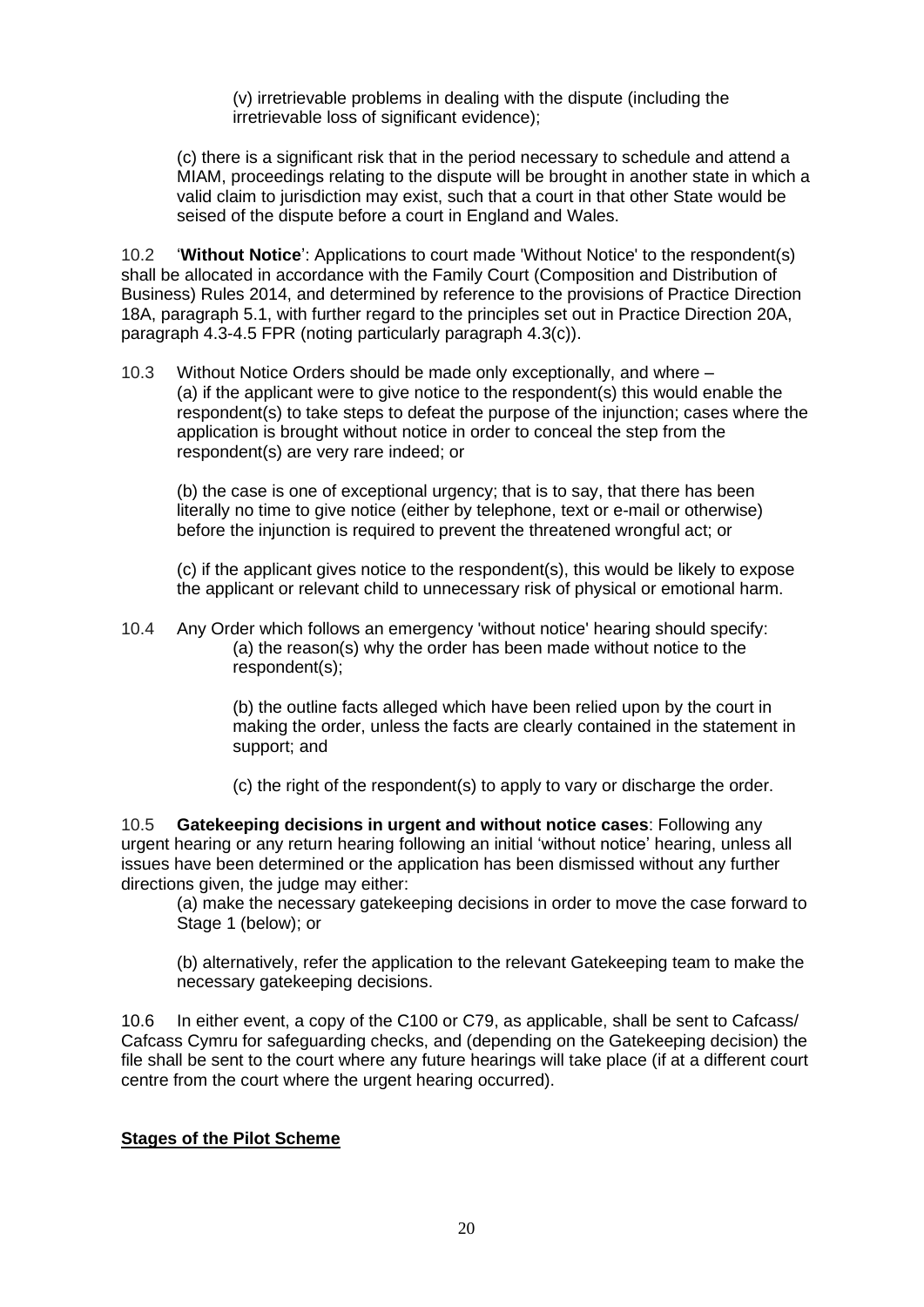11.1 Following the initial gatekeeping referred to above, all applications to which this Practice Direction applies (other than those resolved via an urgent or without notice hearing) must follow these Stages:

Stage 1: Information Gathering and Assessment

Stage 2: Interventions and/or Decision Hearing

Stage 3: Review.

Details in relation to each of these Stages are set out below. Specific provision about applications for enforcement orders is set out at paragraphs 17.1 to 17.4.

# **Stage 1: Information Gathering and Assessment**

12.1 The purpose of this Stage is to take a proportionate, child welfare focussed approach to actively investigate the impact of issues presented in the application (and any additional information requested as part of this Stage) on the child - through engagement and assessment. This Stage comprises the following steps:

### **Child Impact Report**

13.1 This Stage must begin with the gathering of information to complete a **Child Impact Report**. This will involve, at a minimum:

(a) safeguarding checks (see paragraph 13.8);

(b) parental/party engagement – to involve initial contact to understand from parties what their circumstances are and get their perspectives on what they consider to be in the best interests of the child;

(c) direct or indirect (for example, via digital means or through a third party) engagement with the child (in a means consistent with their welfare needs and determined as appropriate in accordance with their age and understanding), to determine their circumstances, preferences for engagement and initial wishes and feelings;

(d) a DASH (or equivalent) risk assessment where Domestic Abuse is a feature of the case;

(e) consideration of any other cases involving the child or parties that are relevant to the case management of the case.

13.2 The court will determine who should be involved in this information gathering. This may involve, for example, officers of Cafcass or Cafcass Cymru, local authority officers, Independent Domestic Abuse Advisers or Domestic Abuse Support Workers.

13.3 Cafcass or Cafcass Cymru will undertake safeguarding checks (see paragraph 13.8 below) and will likely lead on other work for the Information Gathering and Assessment stage. However, if the court determines that a local authority has relevant recent involvement with the family involved in the proceedings, then the court may consider the local authority should lead on other work for the Information Gathering and Assessment stage. The court may reach this conclusion at the outset of the proceedings, or upon receipt of information collected during the course of the preparation of the Child Impact Report.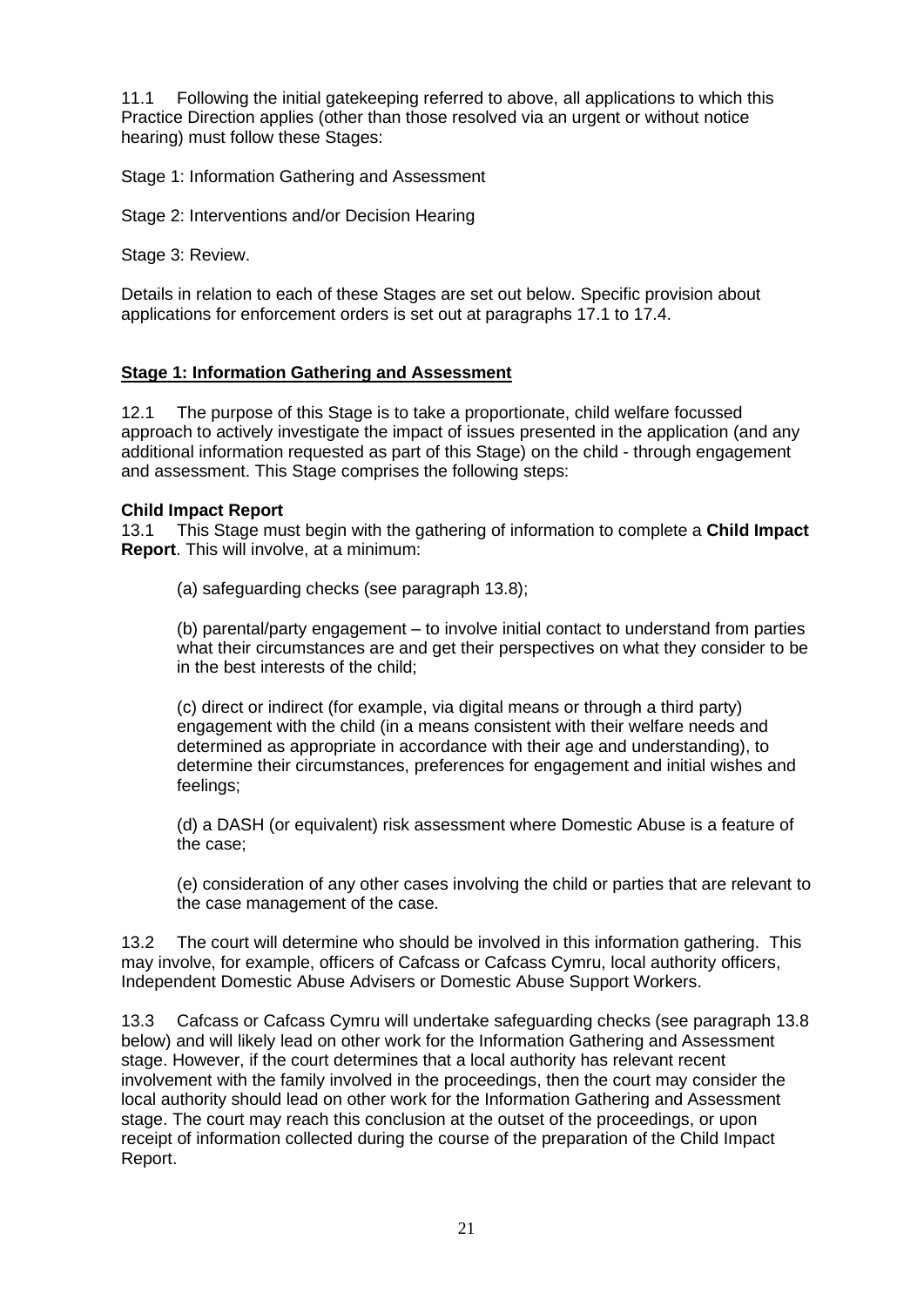13.4 *Content of the Child Impact Report***.** There should be liaison between those undertaking the Information Gathering and Assessment stage and the court: see paragraph 13.6 below. Ultimately, the content of the Child Impact Report will be determined by the court. The court may consider it appropriate for the Child Impact Report to be relatively "light touch", depending on the circumstances of the case, for example in a case which is returning recently after a final order was made. In any event, the Child Impact Report may include any or all of the following:

(a) the application form and any response filed with the court;

(b) information obtained from each party, and the child, on their circumstances, background, wishes and other relevant information;

(c) safeguarding information;

(d) evidence ordered by the court;

(e) details of any information obtained from external sources relevant to the child/parties;

(f) any "DASH" or other risk assessment, where domestic abuse is a feature of the case;

(g) details of any requested participation directions ahead of any court hearings (see Part 3A FPR);

(h) any previous orders made in the proceedings;

(i) recommendations for next steps, made by those involved in compiling the Child Impact Report, which may include:

(i) referral to out-of-court services such as mediation;

(ii) referral to support services such as a WT4C, SPIP or DAPP before a Decision Hearing;

(iii) recommendation to fix a fact finding hearing, if not already completed;

(iv) recommendation about what is in the best welfare interests of the child;

(v) recommendation to fix a Decision Hearing.

13.5 The Child Impact Report must be filed with the court once it is complete.

13.6 *Communication with the court.* During the course of the preparation of the Child Impact Report, those involved in its preparation will exercise their professional judgment in considering what should be included in the Child Impact Report. They must communicate with the court to the extent that they, or the court, consider appropriate in order to ensure that the Child Impact Report can be completed and to ensure that the court retains oversight of what information is being sought. This communication should take place in the manner determined by the court, for example, in writing or, if essential, at a directions hearing. The court should also determine the extent (if any) to which the parties should be involved in any such communication between those preparing the Child Impact Report and the court.

13.7 In the event of any communication with the court as referred to at paragraph 13.6 which takes place during the preparation of the Child Impact Report in the absence of the parties, the court must keep a clear record of the matters considered and discussed during that communication and must consider whether, and if so how, to share such a record with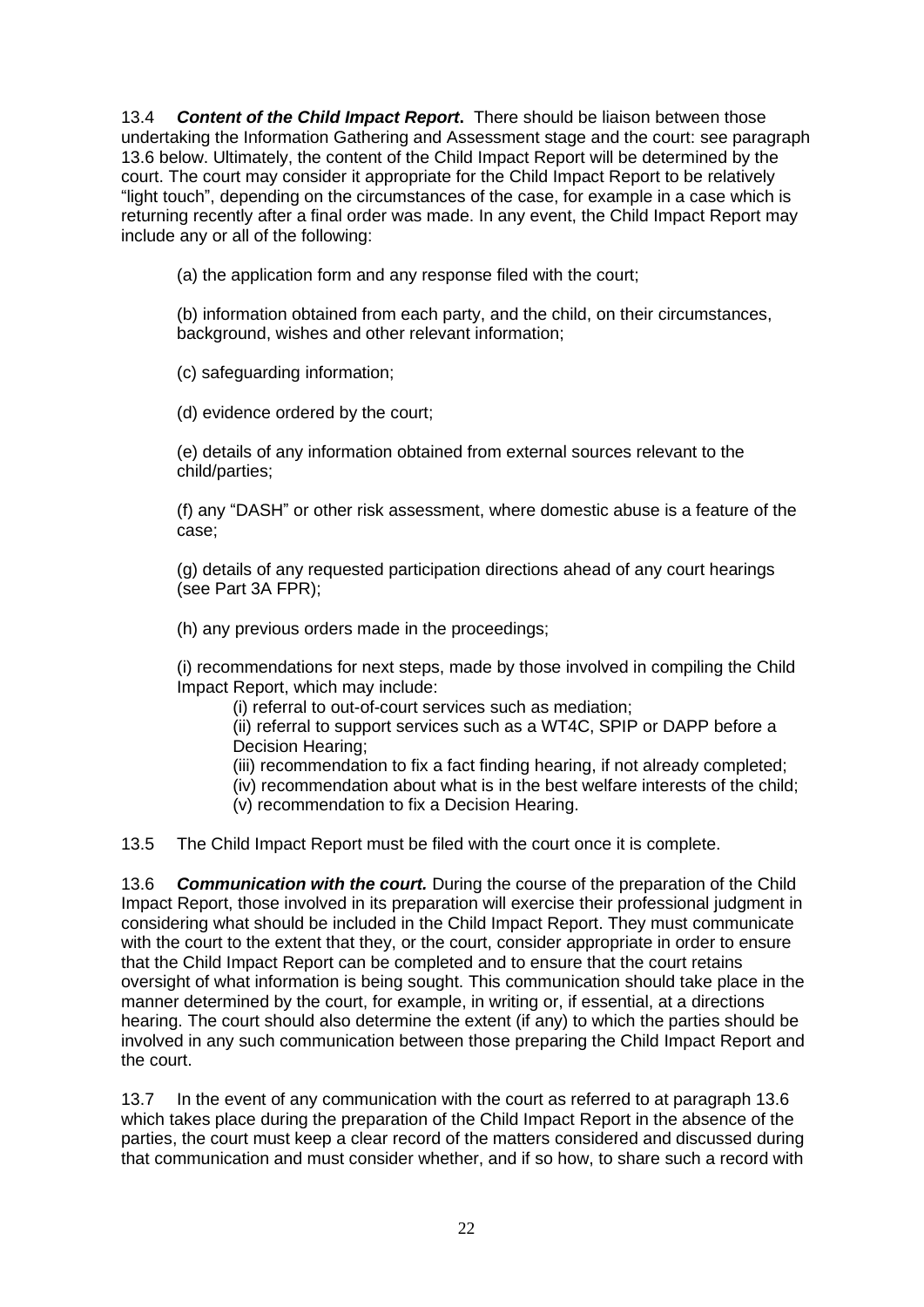the parties. Any communication by the parties with the court must be in accordance with rule 5.7 FPR.

13.8 *Safeguarding checks*. In order to inform the court of possible risks of harm to the child Cafcass / Cafcass Cymru will carry out safeguarding enquiries as part of the Information Gathering and Assessment stage. A record and outline of any safety issues must be included in the Child Impact Report.

13.9 For all applications for child arrangements orders, safeguarding checks will include seeking information from local authorities and carrying out police checks on the parties. They may include seeking information from others if that is necessary in the professional judgment of the Cafcass Officer or the Welsh Family Proceedings Officer. For all other applications, Cafcass / Cafcass Cymru will carry out a screening process and will undertake those safeguarding checks if in the professional judgment of the Cafcass officer or the Welsh Family Proceedings Officer such checks are necessary. Safeguarding checks must be undertaken in any case where domestic abuse has been raised as an issue.

13.10 *Reports* which are to form part of the Child Impact Report may be ordered where there are welfare issues or other specific considerations which should be addressed in a report by Cafcass/Cafcass Cymru or the local authority. Before a report is ordered, the court should consider alternative ways of working with the parties such as are referred to in paragraph 5.1 ("Non-court resolution of arrangements for children").

13.11 If a report is ordered in accordance with section 7 of the Children Act 1989, the court should direct which specific matters relating to the welfare of the child are to be addressed. Welfare reports will generally only be ordered in cases where there is an issue as to with whom the child should live, spend time, or otherwise have contact with. A report can also be ordered:

(a) if there is an issue concerning the child's wishes;

(b) if there is an alleged risk to the child; and/or

(c) where information and advice is needed which the court considers to be necessary before a decision can be reached in the case.

13.12 General requests for a report on an application should be avoided; the court should state on the face of the order the specific factual and/or other issue which is to be addressed in the focused report.

13.13 In determining whether a request for a report should be directed to the relevant local authority or to Cafcass/Cafcass Cymru, the court should consider such information as Cafcass/Cafcass Cymru has provided about the extent and nature of the local authority's current or recent involvement with the subject of the application and the parties, and any relevant protocol between Cafcass and the Association of Directors of Children's Services.

13.14 The court may consider whether there is a need for an investigation under section 37 Children Act 1989.

13.15 A copy of the order requesting the report and any relevant court documents are to be sent to Cafcass/Cafcass Cymru or, in the case of the local authority to the Legal Adviser to the Director of the local authority Children's Services and, where known, to the allocated social worker by the court forthwith.

13.16 Is any expert evidence required? If so, section 13 Children and Families Act 2014, and Part 25 of the FPR must be complied with. The court will need to consider carefully the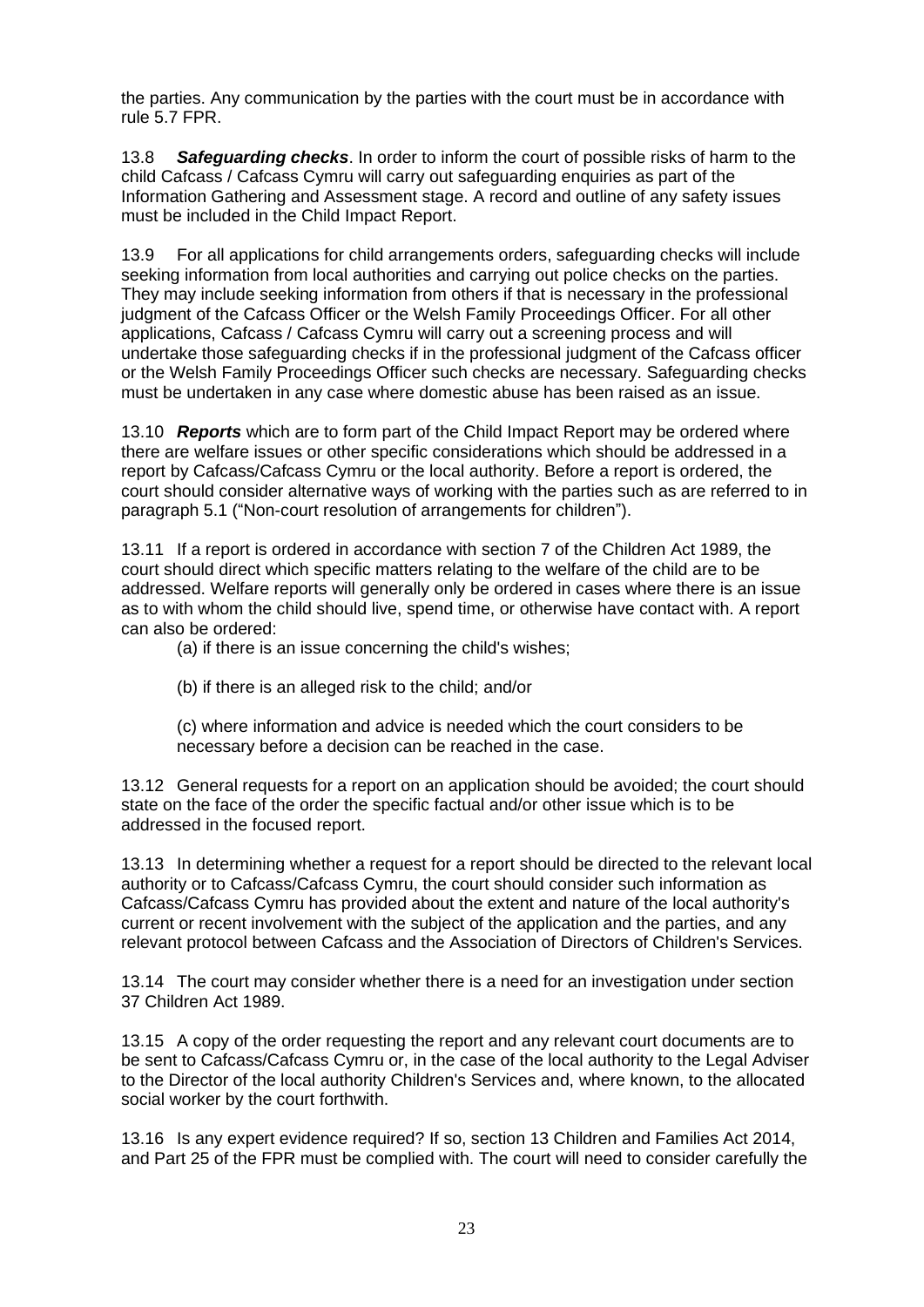future conduct of proceedings where the preparation of an expert report is necessary but where the parties are unrepresented and are unable to fund the preparation of such a report.

### *Rule 16.4 children's guardians*

13.17 The court should be vigilant to identify the cases where a rule 16.4 children's guardian should be appointed.

13.18 Where the court is considering the appointment of a children's guardian from Cafcass/Cafcass Cymru, it should first ensure that enquiries have been made of the appropriate Cafcass/Cafcass Cymru manager in accordance with paragraph 7.4, Part 4 of the Practice Direction 16A. This should either be in writing or by way of case discussion with the relevant Cafcass service manager; for cases in Wales, the 'hotline' protocol agreed with Cafcass Cymru will ensure that such a discussion can take place. The court should consult with Cafcass / Cafcass Cymru, so as to consider any advice in connection with the prospective appointment, and the timescale involved.

13.19 When the court decides to appoint a children's guardian, consideration should first be given to appointing an Officer of the Service or WFPO. If Cafcass/Cafcass Cymru is unable to provide a children's guardian without delay, or if there is some other reason why the appointment of a Cafcass officer is not appropriate, the court should (further to rule 16.24 of the FPR) appoint a person other than the Official Solicitor, unless the Official Solicitor expressly consents.

13.20 In considering whether to make such an appointment the Court shall take account of the demands on the resources of Cafcass/Cafcass Cymru that such an appointment would make. The court should also make clear on the face of any order the purpose of the appointment and the timetable of any work to be undertaken.

13.21 Any children's guardian appointed should carry out their duties and functions in accordance with the provisions of the FPR, and contribute to the Child Impact Report accordingly.

### **Safeguarding Gatekeeping Appointment/ Case Management following the filing of the Child Impact Report**

14.1 *Allocation***:** following receipt of the Child Impact Report, the Gatekeepers must decide to which level of judge the application is to be allocated (if not already allocated see paragraph 9.1). The allocation decision must be made in accordance with the Family Court (Composition and Distribution of Business) Rules 2014, together with Guidance issued by the President on 'Allocation and Gatekeeping for Proceedings under Part II of the Children Act 1989 (Private Law Proceedings) and the Allocation Schedule.

14.2 *Further steps***:** following receipt of the Child Impact Report, the judge to whom the case has been allocated must determine what steps are necessary to enable the application to proceed to Stage 2. This may involve consideration of any or all of the following:

(a) what, if any, issues are agreed and what are the key issues to be determined?

(b) Is there a need for findings of fact to be made? What are the specific issues where finding of fact is required? If fact-finding is determined to be required, a decision should be made on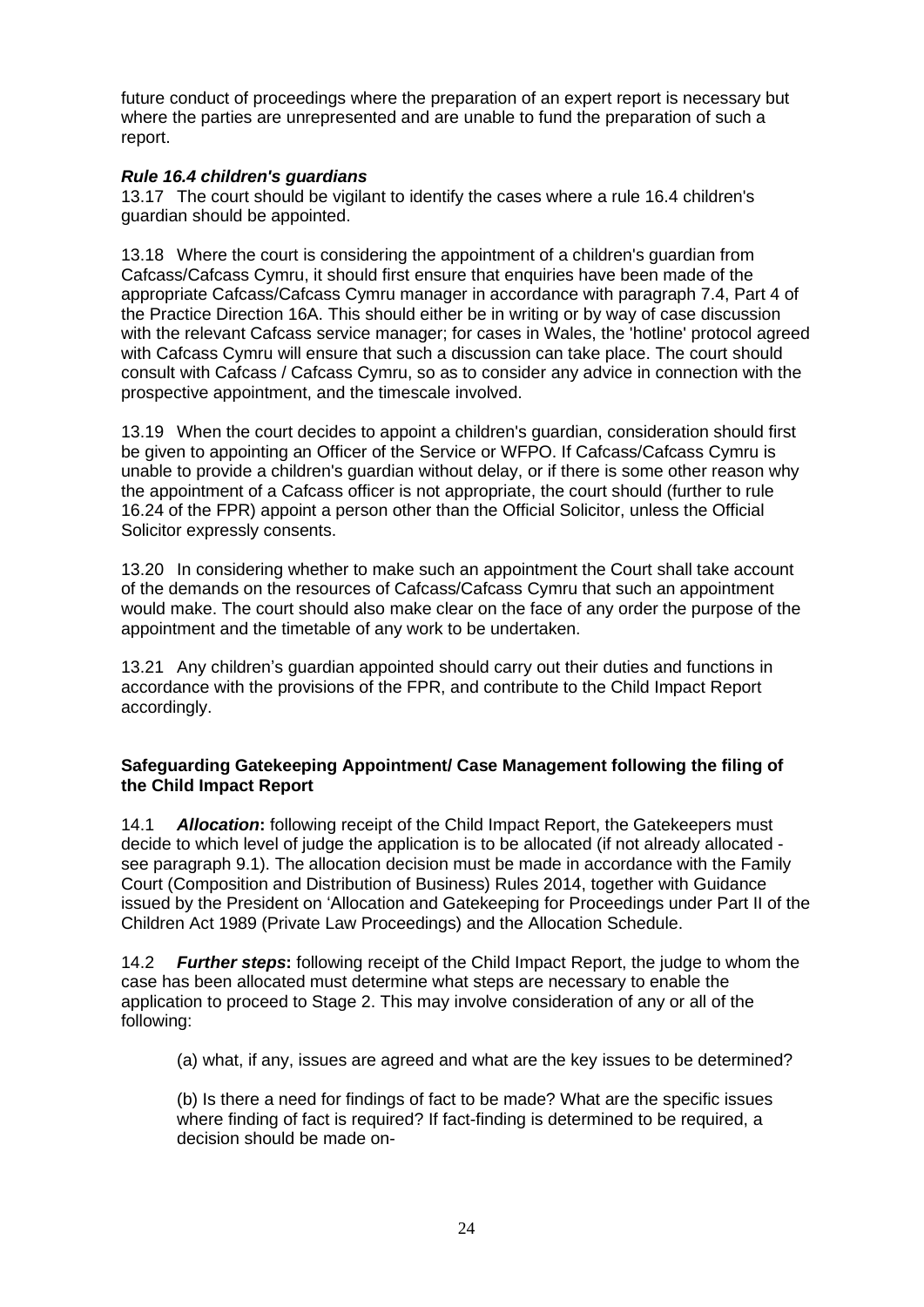(i) whether a preliminary hearing is essential (see also Practice Direction 12J in relation to cases where domestic abuse is in issue);

(ii) the timing and nature of the fact-finding hearing, for example whether there should be a standalone fact-finding hearing or whether fact finding should this take place at the same time as the Decision Hearing.

Parties, and any other necessary people or agencies, should then be engaged to gather the necessary evidence and information for the fact-finding hearing to take place.

If fact-finding is required, the court will need to consider, following the fact finding hearing, whether further information is required to be added to the Child Impact Report, although this may not be required for all cases. (See paragraphs 23.1 to 23.5 below for information on hearings).

(c) Is further engagement with external agencies, such as schools, nurseries, the local authority and GPs, required to determine matters relating to the child?

(d) Are there any interim orders which can usefully be made (e.g. indirect, supported or supervised contact) pending any Decision Hearing?

(e) What, if any, directions are required to ensure the application is ready for any Decision Hearing – any further statements, disclosure from bodies such as Local Authorities or the police, reports etc (see paragraph 14.2)?

(f) Should the application be listed straight away for a Decision Hearing?

(g)The case should be managed by the allocated judge unless there is good reason for it to be re-allocated (especially if there has been or is to be a fact finding hearing or a contested interim hearing). This is also important for returning cases.

(h) Should the child be engaged further to ensure the court remains aware of their preferences and wishes and feelings?

(i) Is input, or further input, required from an IDVA or Domestic Abuse Support Worker?

14.3 If an updated Child Impact Report is prepared as a result of any directions of the court as outlined above, this must be filed with the court. In any event, at the end of Stage 1 the Child Impact Report must be updated and filed with the court.

14.4 *Disclosure of the Child Impact Report***.** When considering this, the court must take into account safeguarding issues. In this respect –

(a) the court must consider whether to inform the parties of the content of the Child Impact Report. The parties must be informed of the content, unless the court considers that to do so would create a risk of harm to a party or the child. The court may determine that only part of the content should be disclosed.

In determining any such risk of harm, the court will specifically consider all the information before the court, including the safeguarding information in the Child Impact Report, including any Supplemental Information Form(s) C1A filed by the parties.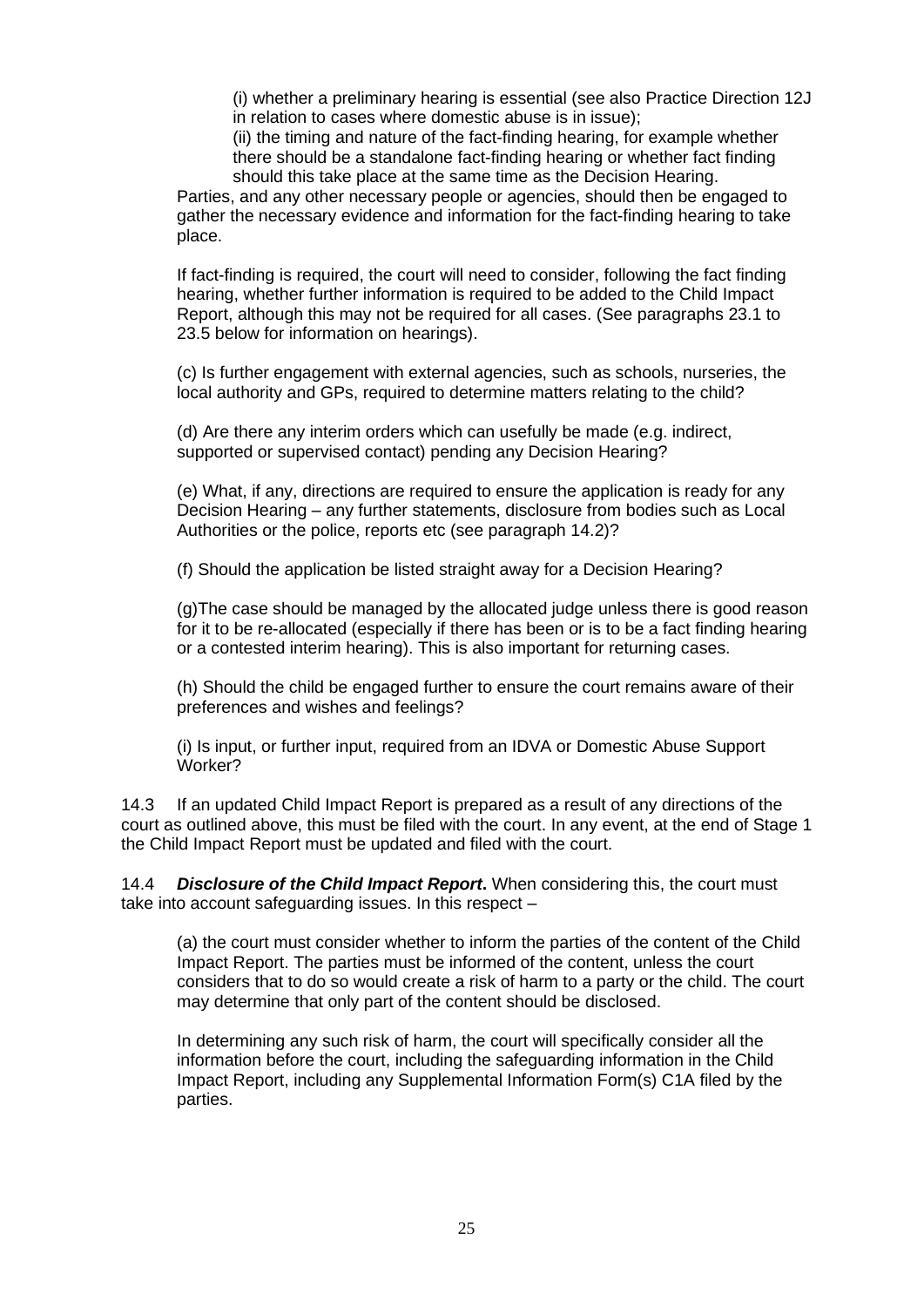(b) The court must consider whether the content of the Child Impact Report (or part of it) ought to be attached to any referral to a supported or supervised child contact centre in the event the court directs supported or supervised contact.

(c) The court must consider whether the content of the Child Impact Report (or part of it) ought to be attached to any other referral to local support services, such as mediation or therapeutic support for the child or parties.

### **Stage 2: Interventions and/or Decision Hearing**

15.1 At this Stage, the court must exercise its discretion as to how to enable the application to proceed to a conclusion. This may involve, for example:

(a) the court using its powers under section 11A of the Children Act 1989 to make an activity direction (being a direction requiring an individual who is a party to the proceedings to take part in an activity that would, in the court's opinion, help to establish, maintain or improve the involvement in the life of the child concerned of (i) that individual or (ii) another party to the proceedings;

(b) recommending to the parties that they pursue suitable and appropriate alternative means of non-court resolution, such as mediation or arbitration, or interventions such as counselling or parenting programmes, to arrive at an agreement or narrow the issues between the parties ahead of any future Decision Hearing;

(c) considering the appropriate means of monitoring and review of any agreement that is made between the parties;

(d) considering whether it would be appropriate to make a Consent Order where any agreement is made between the parties (see paragraphs 24.1 and 24.2 below);

(e) holding a Decision Hearing.

15.2 At a Decision Hearing, the court will-

(a) investigate the issues and make decisions on those issues which are not agreed and do so by encouraging the parties to focus on the best interests of the child;

- (b) exercise its discretion as to what order (if any) to make on the application;
- (c) give directions about the Review stage (see paragraphs 16.1 to 16.3 below); and
- (d) consider how the decision of the court should be communicated to the child.

### **Stage 3: Review**

16.1 When determining what directions to make about the Review stage, the court must take into account any recommendations made in the Child Impact Report and its statutory powers to require further involvement with the parties to the case, including:

- (a) section 11H of the Children Act 1989 (monitoring contact);
- (b) section 16 of the Children Act 1989 (family assistance orders);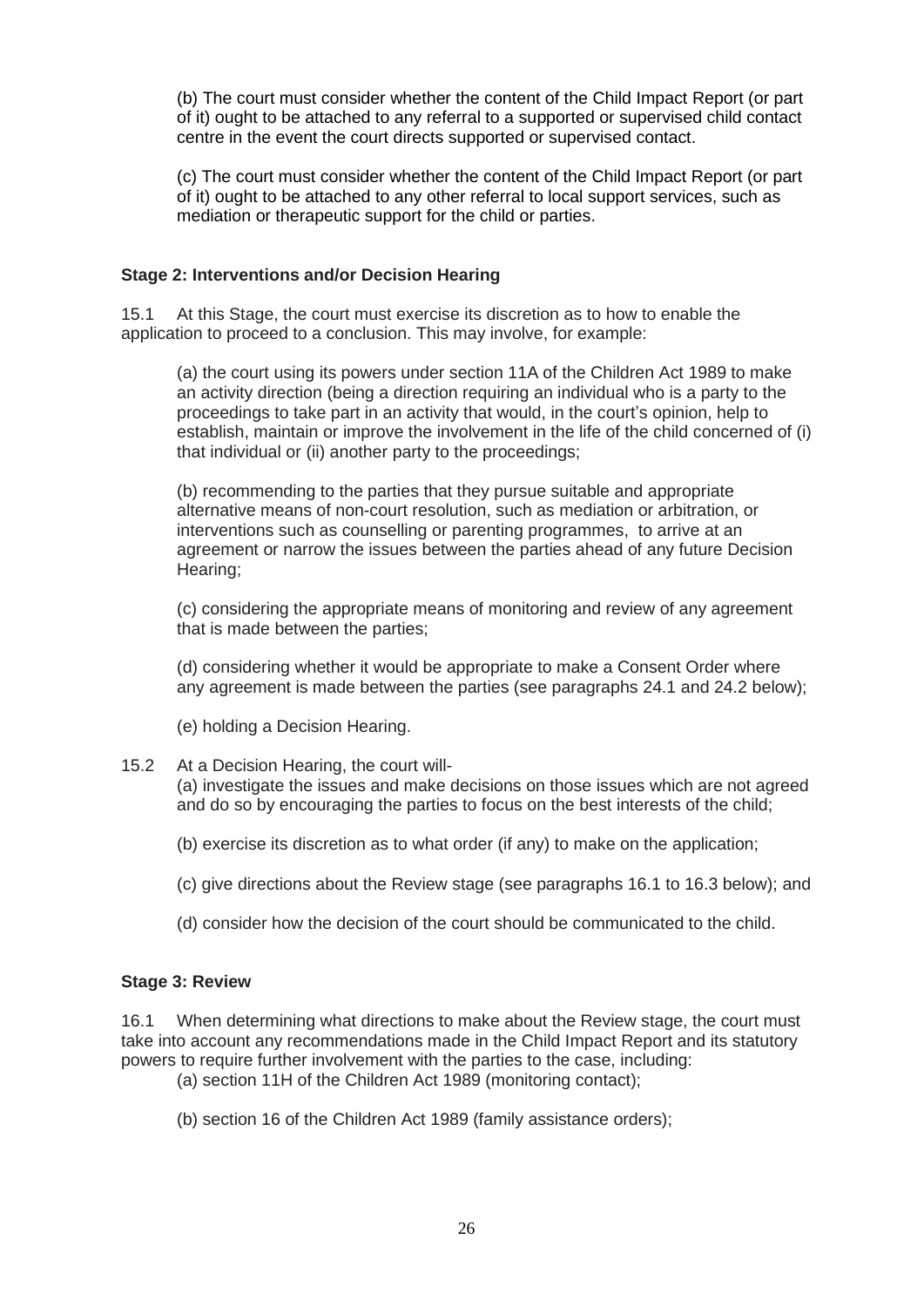(c) making interim orders on the application, with provision for a further report or hearing (or both).

16.2 The question of what provision to make for the Review Stage is a matter for the court's discretion. In exercising that discretion, the court should consider the following guidance:

(a) the intention is that the Review should be a means of contacting the parties, including the child where appropriate, to determine how the order is working for them;

(b) the focus of the Review should be on the safety of parties and children, postorder support to parties and follow up or signposting to sources of support, not on providing legal advice or dealing with complaints regarding the court process;

(c) the focus of the Review should not be on checking on order adherence, unless the court considers that appropriate, for example, in the context of an order under section 11H of the Children Act 1989;

(d) the Review would normally take place 3 to12 months from the point at which the order is made;

(e) the risk profile of the case will likely be relevant in determining the format of the Review;

(f) the Review is not intended to be ongoing support over a period, rather specific instances of contact at agreed times;

(g) a Review is likely to be suitable for the majority of cases, although there is the potential that it may not be required or suitable for every case;

(h) the Review will not usually involve a hearing, unless the court so determines, having received advice from those who have made contact with the parties. In such cases, the court will wish to consider making an interim order on the application, to facilitate a return hearing after the Review;

(i) if the court makes an order under section 11H or section 16 of the Children Act 1989, the court has discretion to determine the extent of any engagement by the officer involved: this might be "light touch" or more in-depth, depending on the facts of the case.

16.3 A summary of the Review outcome should be added to the Child Impact Report.

#### **Enforcement of Child Arrangements**

17.1 On any application for an enforcement order, the court shall follow the steps and Stages outlined above, subject to the following–

(a) the Gatekeepers must allocate the case to a level of judge at the initial gatekeeping step, in accordance with rule 17 of the Family Court (Composition and Distribution of Business) Rules 2014;

(b) if possible, the case should be allocated to the judge who made the order to which the application for an enforcement order relates;

(c) the Information Gathering and Assessment stage should include further safeguarding checks if determined by the court to be required and, in any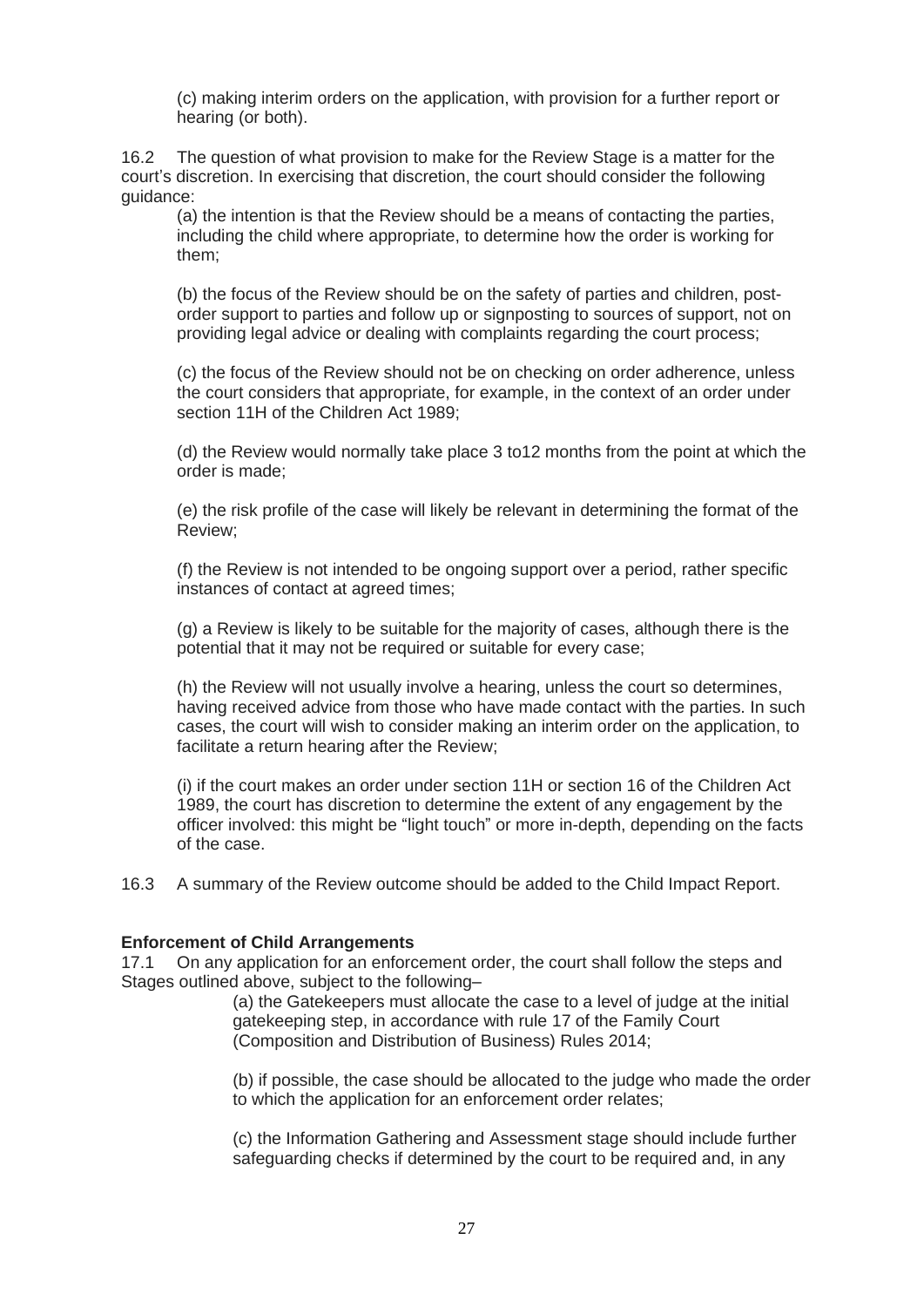event, for any application for an enforcement order issued more than three months after the order to which the application for an enforcement order relates;

(d) the Information Gathering and Assessment stage should seek to determine the circumstances and allow the court to consider which of the following are required to complete the Information Gathering and Assessment Stage:

(i) in respect of the enforcement order application:

(aa) whether the facts relevant to the alleged non-compliance are agreed, or whether it is necessary to conduct a hearing to establish the facts;

(bb) the reasons for any non-compliance;

(cc) whether an enforcement order may be appropriate (see section 11L Children Act 1989);

(ii) in respect of any other order in relation to the Child Arrangements Order that the court may consider making:

(aa) how the wishes and feelings of the child are to be ascertained;

(bb) whether further advice is required from Cafcass/Cafcass Cymru on the appropriate way forward;

(cc) how to assess and manage any risks of making a further or other child arrangements order;

(dd) whether a SPIP or referral for non-court resolution is appropriate;

(ee) the welfare checklist.

17.2 Once the Child Impact Report is complete, the court shall list any application for enforcement of a child arrangements order for hearing, before the previously allocated judge if possible, within 20 working days of issue. Enforcement cases should be concluded without delay.

17.3 The court has a wide range of powers in the event of a breach of a child arrangements order without reasonable excuse. This range of powers includes (but is not limited to):

(a) referral of the parents to a SPIP, or in Wales a WT4C, or mediation;

(b) variation of the child arrangements order (which could include a more defined order and/or reconsidering the contact provision or the living arrangements of the child);

(c) an enforcement order or suspended enforcement order for unpaid work to be undertaken by the person in breach (see paragraph 17.1);

(d) an order for compensation for financial loss (under section 11O Children Act 1989) to be paid by the person in breach;

(e) committal to prison or a fine for contempt of court.

17.4 Section 11L Children Act 1989 provides that if the court finds that a breach has occurred without reasonable excuse it may order the non-compliant party to undertake unpaid work if that is necessary to secure compliance, and if the effect on the noncompliant party is proportionate to the seriousness of the breach. The court must also consider whether unpaid work is available in the locality and the likely effect on the non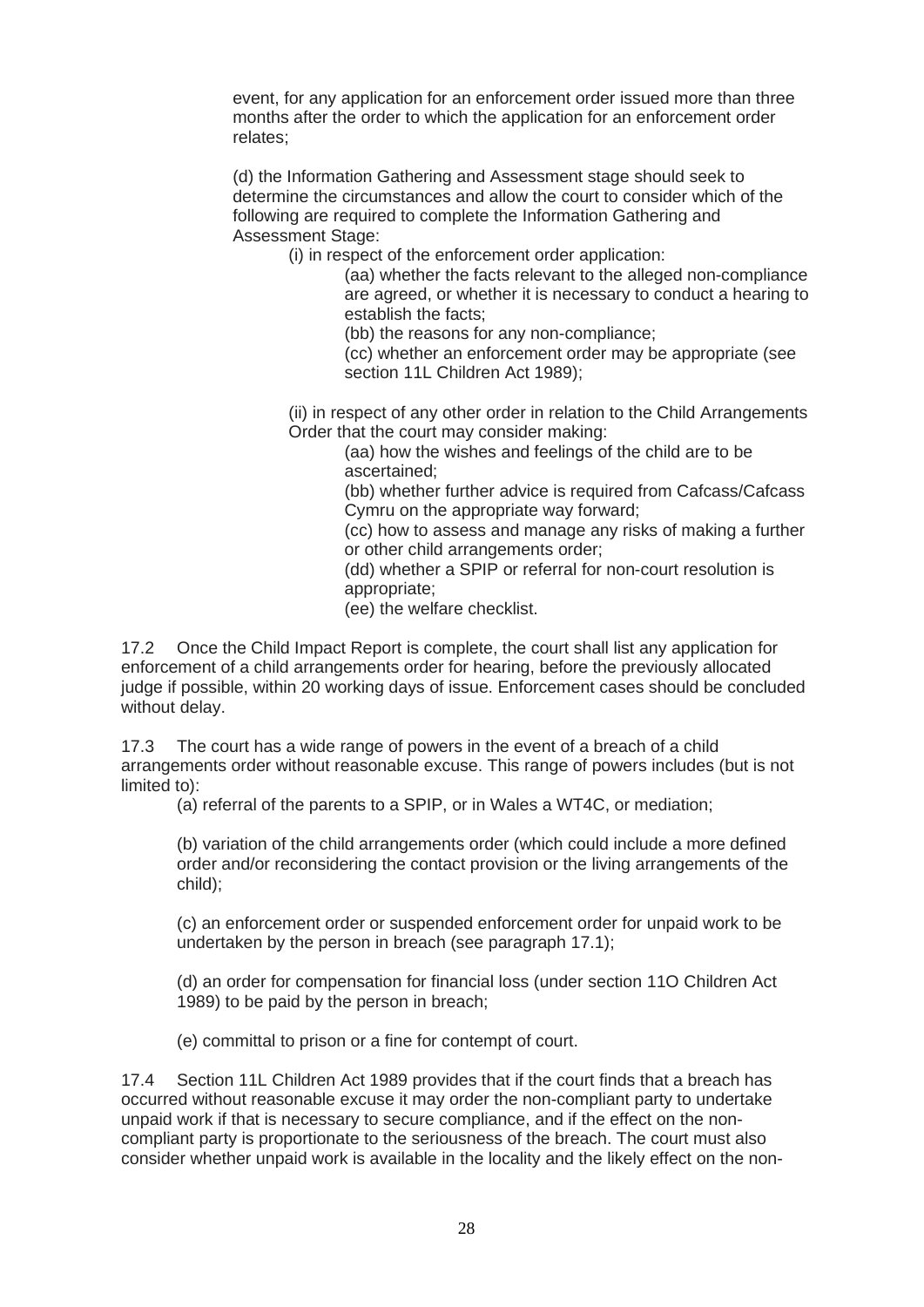compliant party. It is good practice to ask Cafcass/Cafcass Cymru to report on the suitability of this order. Section 11L(7) also requires the court to take into account the welfare of the child who is the subject of the order for contact.

# **CHAPTER (III): GENERAL PROVISIONS**

18.1 The remaining sections of this Practice Direction cover points that may be relevant at any or all stages of proceedings.

### **Timetable for the child**

19.1 Court proceedings should be timetabled so that they can be resolved as soon as safe and possible in the interests of the child.

19.2 The court shall, at all times during the proceedings, have regard to the impact which the court timetable will have on the welfare and development of the child to whom the application relates. The court and the parties shall pay particular attention to the child's age, and important landmarks in the immediate life of the child, including –

- (a) the child's birthday;
- (b) the start of nursery/schooling;
- (c) the start/end of a school term/year;
- (d) any proposed change of school; and/or
- (e) any significant change in the child's family, or social, circumstances.

19.3 While it is acknowledged that an interim order may be appropriate at an early stage of court proceedings, cases should not be adjourned for a review (or reviews) of contact or other orders/arrangements, &/or for addendum section 7 report, unless such a hearing is necessary and for a clear purpose that is consistent with the timetable for the child and in the child's best interests. This might be the case, for example, where the court has determined that a further hearing is required to complete the Review stage.

19.4 When preparing a Child Impact Report, Cafcass / Cafcass Cymru (or, where appropriate, the local authority) is encouraged to make recommendations for the stepped phasing-in of child arrangements (i.e. recommendations for the medium and longer term future for the child) insofar as they are able to do so safely in the interests of the child concerned.

19.5 Where active involvement or monitoring is needed, the court may consider making – (a) an order under section 11H Children Act 1989 (Monitoring);

(b) a Family Assistance Order under section 16 Children Act 1989) (in accordance with the Practice Direction 12M FPR, and if all the named adults in the order agree to the making of such an order and if the order is directed to a local authority, the child lives (or will live) within that local authority area or the local authority consents to the making of the order.

### **Key welfare principles**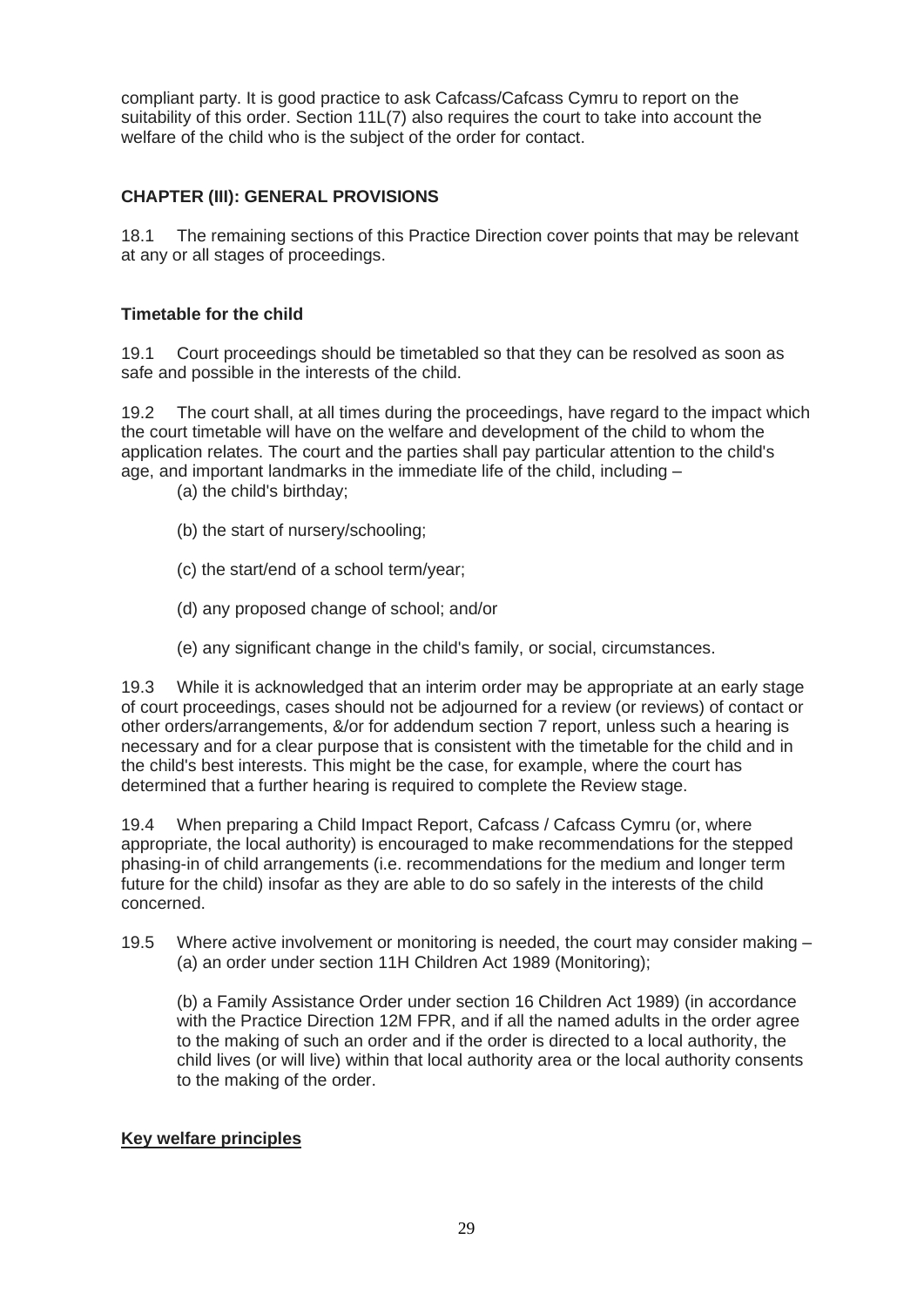20.1 Section 1 of the Children Act 1989 applies to all applications for orders concerning the upbringing of children. This means that –

(a) the child's welfare is the court's paramount consideration;

(b) delay is likely to be prejudicial to the welfare of the child; and

(c) a court order shall not be made unless the court considers that making an order would be better for the child than making no order at all.

20.2 Parties, and the court, must also have regard to the FPR in particular the following –

(a) FPR Rule 1. The 'overriding objective' will apply, so that the court will deal with a case justly, having regard to the welfare issues involved and specifically will – (i) ensure that the case is dealt with expeditiously and fairly;

(ii) deal with the case in ways which are proportionate to the nature, importance and complexity of the issues;

(iii) ensure that the parties are on an equal footing;

(iv) save expense;

(v) allot to each case an appropriate share of the court's resources, while taking account of the need to allot resources to other cases.

(b) rule 3, and Practice Direction 3A;

(c) FPR Part 4 'General Case Management Powers';

(d) FPR Part 15 (Representation of Protected Parties) and Practice Direction 15B (Adults Who May Be Protected Parties and Children Who May Become Protected Parties in Family Proceedings);

(e) FPR Part 16 (Representation of Children) (and see also paragraph 13.17);

- (f) FPR Part 18 (procedure for Other Applications in proceedings);
- (g) FPR Part 22 (Evidence);
- (h) FPR Part 25 (Experts) and the Experts Practice Directions;
- (i) FPR 27.6 and Practice Direction 27A (Court Bundles).

20.3 Where a fact-finding hearing is required, this shall take place in accordance with Practice Direction 12J FPR.

20.4 The court shall exercise its powers flexibly.

### **Mediation and other non-court resolution: allowing the parties the time and opportunity to engage in non-court dispute resolution**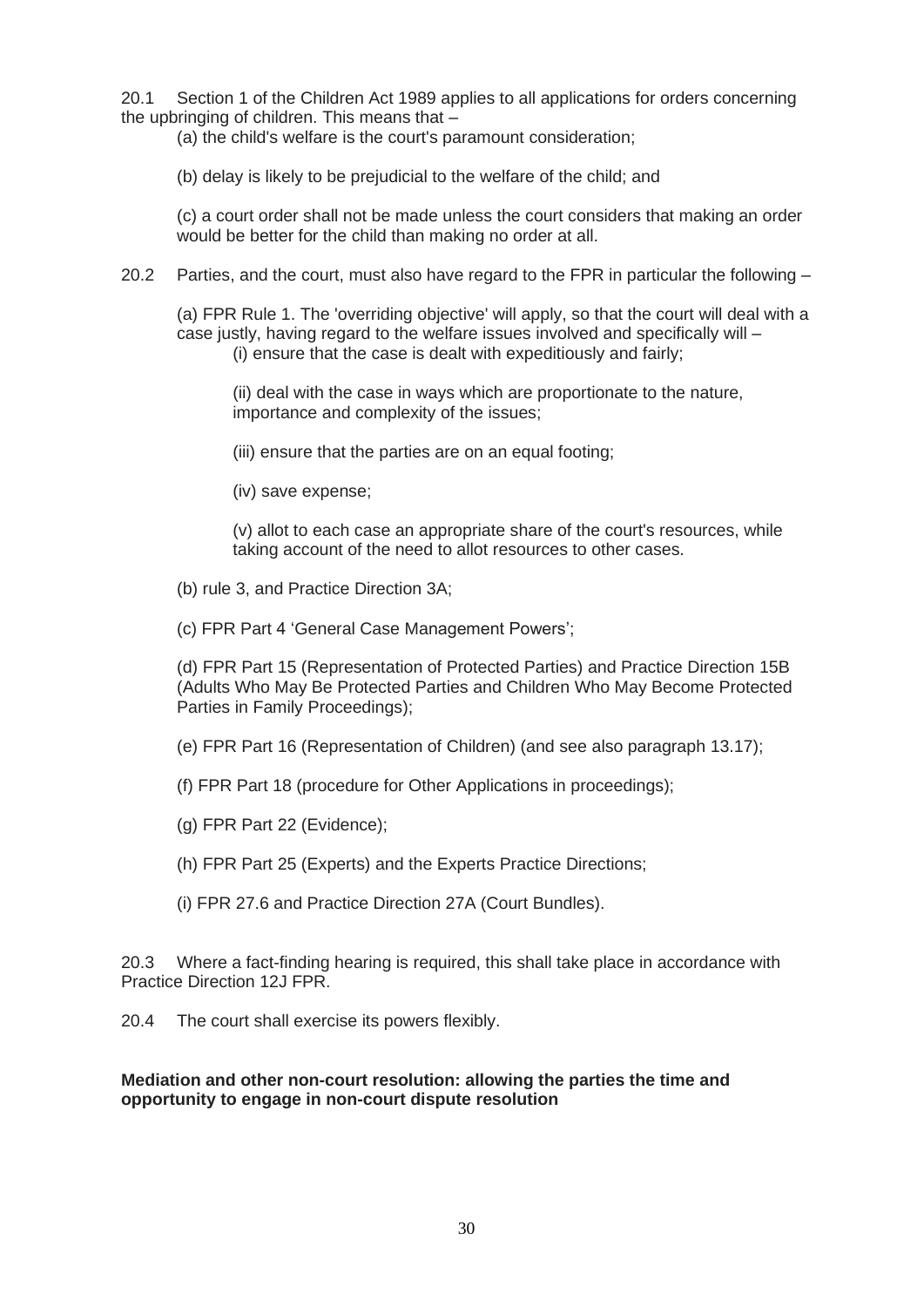21.1 Throughout the proceedings, the court will consider whether, and the extent to which, the parties can safely resolve some or all of the issues by means of non-court resolution (see Part 3A FPR).

- 21.2 The court should consider what options there are for resolution, for example: (a) may the case be suitable for intervention by Cafcass/Cafcass Cymru?
	- (b) Should a referral for mediation be made?
	- (c) Is collaborative law appropriate?
	- (d) Should the parties be advised to complete a Parenting Plan?

(e) Would the parties be assisted by attendance at a Separated Parents Information Programme, (or in Wales, Working Together For Children (WT4C)) or other Activity or intervention, whether by formal statutory provision under section 11A Children Act 1989 or otherwise?

### **Judicial continuity**

22.1 All cases will be allocated to a level of judge within the Family Court as set out in this Practice Direction (see paragraph 9.1).

22.2 Continuity of judicial involvement in the conduct of proceedings from the initial allocation to the making of a final order should be the objective in all cases, including where the judge is a Deputy District Judge or Recorder.

22.3 Where the case has been allocated to be heard before lay justices, the expectation of judicial continuity should apply where –

(a) there has been a hearing to determine findings of fact; or

(b) a decision yet to be made in the interests of a child by a court depends upon rulings or judicial assessments already made in the proceedings,

in which case, wherever possible, the hearing shall be listed before the same lay justices; alternatively, it shall be listed before the same the legal adviser and at least one lay justice (preferably the chairman) to provide that continuity. Where a case is adjourned part-heard the court which resumes the hearing shall, wherever possible, be composed of the same lay justices as dealt with the previous part of the hearing (see rule 8 of the Family Court (Composition and Distribution of Business) Rules 2014).

### **Hearings: attendance and conduct**

23.1 Unless the court otherwise directs, any party to proceedings, and any litigation friend of the parties must attend any hearing. If a child is a party and represented by a children's guardian, the children's guardian need not attend directions hearings if represented.

23.2 A party may choose to be accompanied at a hearing by a McKenzie Friend to support them. A McKenzie Friend is someone who can provide moral support at court for the party; take notes; help with case papers; quietly give advice on any aspect of the conduct of the case.) If so, the McKenzie Friend must comply with the relevant Guidance (currently set out in the Practice Guidance: McKenzie Friends (Civil and Family Courts): July 2010: [https://www.judiciary.uk/wp-](https://www.judiciary.uk/wp-content/uploads/JCO/Documents/Guidance/mckenzie-friends-practice-guidance-july-2010.pdf)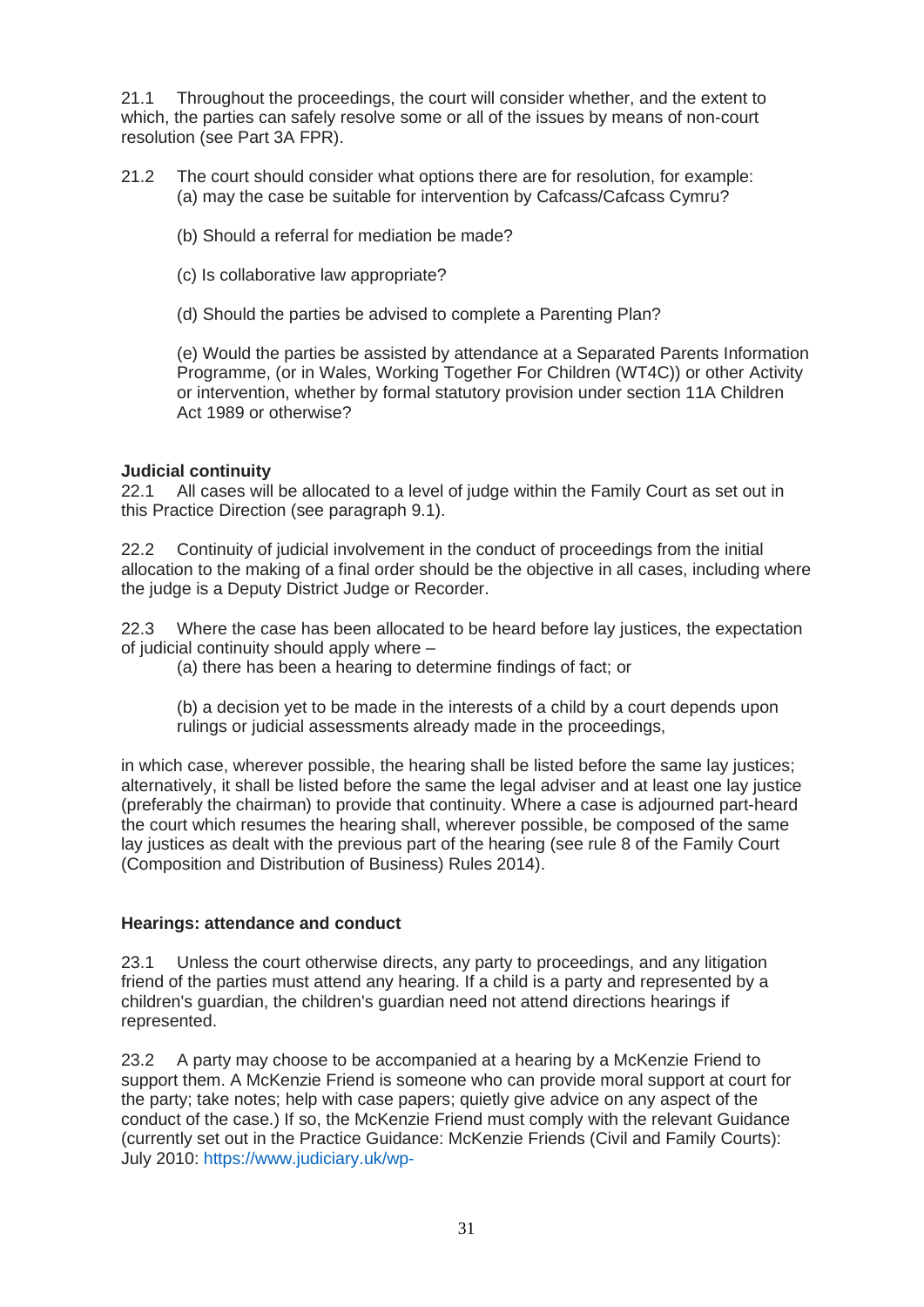[content/uploads/JCO/Documents/Guidance/mckenzie-friends-practice-guidance-july-](https://www.judiciary.uk/wp-content/uploads/JCO/Documents/Guidance/mckenzie-friends-practice-guidance-july-2010.pdf)[2010.pdf\)](https://www.judiciary.uk/wp-content/uploads/JCO/Documents/Guidance/mckenzie-friends-practice-guidance-july-2010.pdf).

23.3 A Cafcass Officer, WFPO or local authority officer shall attend any hearing, subject to any direction of the court. A mediator, IDVA or Domestic Abuse Support Worker may attend where available and subject to any direction of the court.

23.4 If the court considers that a fact-finding hearing is necessary, it must conduct that hearing in accordance with revised Practice Direction 12J.

23.5 In respect of a hearing, consideration must be given by the court to: (a) Part 3A of the FPR (vulnerable persons: participation in proceedings and giving evidence);

(b) whether to hold a fact finding hearing separately to, or at the same time as, a Decision Hearing;

(c) the witnesses needed to resolve the issues;

(d) how to minimise any risk of undue confrontation, harm or trauma occurring at, or resulting from, the hearing, while also ensuring that the hearing is fair to all parties, for example by:

(i) clearly identifying the issues that the court needs to investigate in order to make a welfare decision for the child;

(ii) the court considering how evidence is to be given and tested to ensure that the quality of a person's evidence is not diminished and that participants do not suffer significant distress;

(iii) the court (or Justices' Legal Adviser) putting questions to a party, rather than another party doing so;

(iv) setting clear ground rules for the conduct of the case and for how the hearing will be structured.

### **Consent orders**

24. 1 Where agreement is reached at any hearing or submitted in writing to the court, no order will be made without scrutiny by the court.

24.2 Where safeguarding checks or risk assessment work remain outstanding, the making of a final order may be deferred for such work. In such circumstances the court shall adjourn the case, ideally for no longer than 28 days, to a fixed date. A written notification of this work is to be provided by Cafcass/Cafcass Cymru in the form of an updating Child Impact Report (which may include, if deemed relevant by Cafcass/Cafcass Cymru), a section 16A Children Act 1989 risk assessment). If satisfactory information is then available, the order may be made at the adjourned hearing in the agreed terms without the need for attendance by the parties. If satisfactory information is not available, the order will not be made, and the case will be adjourned for further consideration with an opportunity for the parties to make further representations.

### **Capacity of Litigants**

25.1 In the event that the judge has concerns about the capacity of a litigant before the court, the judge shall consider –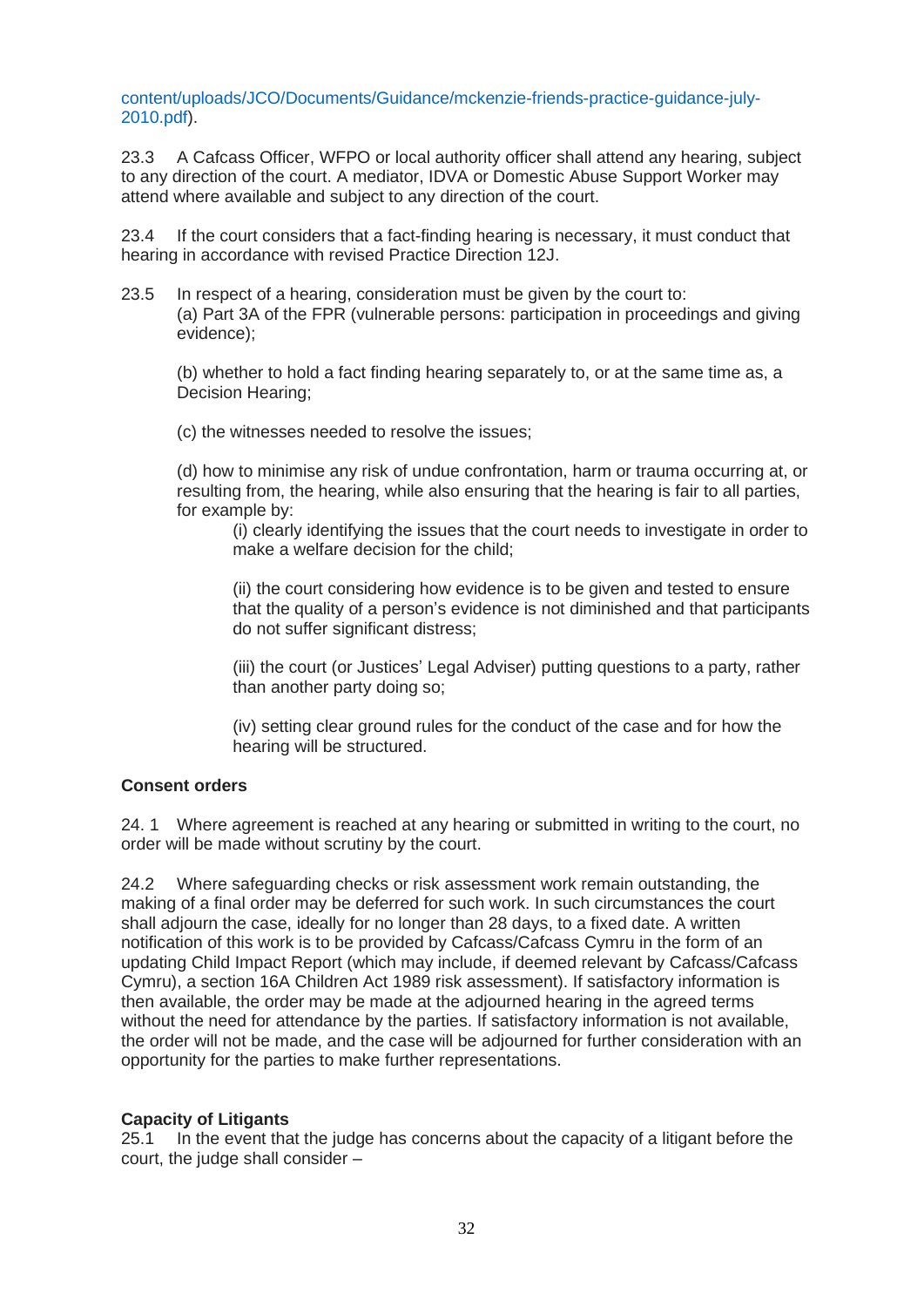(a) the Guidance issued by the Family Justice Council in relation to assessing the capacity of litigants [Capacity to Litigate in Proceedings involving Children](https://www.judiciary.uk/wp-content/uploads/2018/04/capacity-to-litigate-in-proceedings-involving-children-april-2018.pdf)  [\(judiciary.uk\);](https://www.judiciary.uk/wp-content/uploads/2018/04/capacity-to-litigate-in-proceedings-involving-children-april-2018.pdf) and

(b) Practice Direction 15B (Adults Who May Be Protected Parties and Children Who May Become Protected Parties In Family Proceedings).

### **Evidence**

26.1 No evidence shall be filed in relation to an application until after the court has issued any case management decisions following the filing of the Child Impact Report, unless –

- (a) it has been filed in support of a without notice application; or
- (b) it has been directed by the court.

#### **Using the court process appropriately**

27.1 Consideration must be given by the court as to whether an application (including a repeat application) could be a sign of a party using the court process as a form of ongoing coercion or abuse against another party.

#### **Relevant Family Application (definition)**

28.1 A relevant family application for the purposes of this Practice Direction is an application that –

- (a) is made to the court in, or to initiate, family proceedings; and
- (b) is of a description specified in the Family Procedure Rules.

#### **Annex**

#### **Explanation of terms**

| Abuse                    | Any behaviour which causes harm                                                                                                                                                                                                                                                                                                                                                                                                                                                                                                  |
|--------------------------|----------------------------------------------------------------------------------------------------------------------------------------------------------------------------------------------------------------------------------------------------------------------------------------------------------------------------------------------------------------------------------------------------------------------------------------------------------------------------------------------------------------------------------|
| Adjourn /<br>Adjournment | Where the case, or a hearing, is directed to take place or<br>continue at a later time (which might be on the same day or<br>another day)                                                                                                                                                                                                                                                                                                                                                                                        |
| Allegation               | A claim that someone has done something wrong                                                                                                                                                                                                                                                                                                                                                                                                                                                                                    |
| Applicant                | The name given to someone who is asking the court for a<br>court order                                                                                                                                                                                                                                                                                                                                                                                                                                                           |
| Application              | How a person asks the court to do something                                                                                                                                                                                                                                                                                                                                                                                                                                                                                      |
| Cafcass                  | Cafcass stands for the 'Children and Family Court Advisory<br>and Support Service'. Cafcass is independent of the courts,<br>social services, education and health authorities and all<br>similar agencies. Cafcass workers (sometimes called<br>'Family Court Advisers' or 'officers') are specialist social<br>workers who help the court by making safeguarding checks,<br>helping parties at the FHDRA to consider solutions, and if<br>necessary writing reports for the court &/or monitoring<br>arrangements after court. |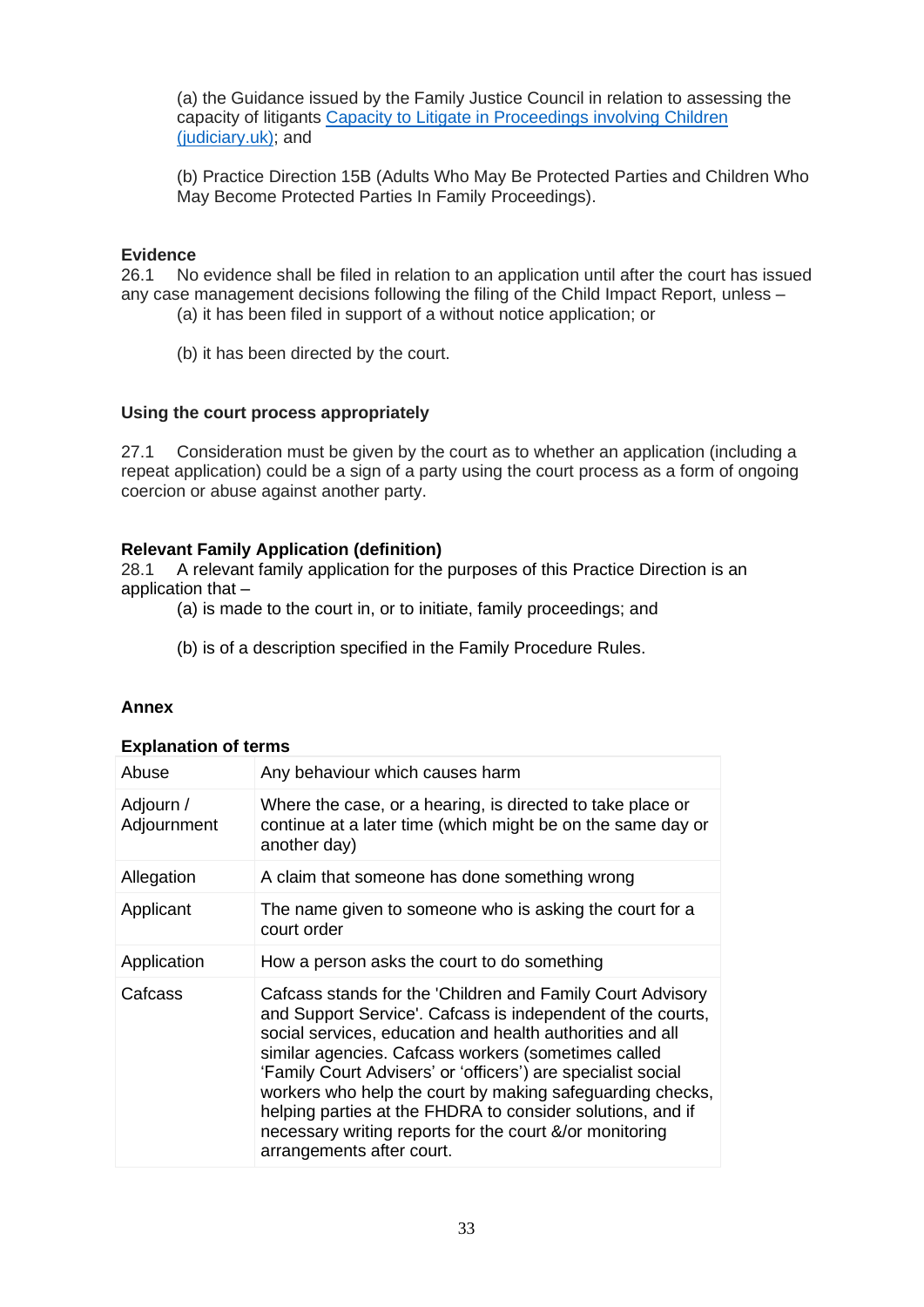| Cafcass Cymru                  | This is Cafcass in Wales. Cafcass Cymru is part of the<br>Department of Health and Social Services in the Welsh<br>Government.                                                                                                                                                                                |
|--------------------------------|---------------------------------------------------------------------------------------------------------------------------------------------------------------------------------------------------------------------------------------------------------------------------------------------------------------|
| Child<br>Arrangements<br>Order | This is an order which will set out arrangements relating to<br>(a) with whom a child is to live, spend time or otherwise<br>have contact, and (b) when a child is to live, spend time or<br>otherwise have contact with any other person.                                                                    |
| Collaborative<br>law           | One of the ways of trying to sort out disputes away from<br>court; each party appoints their own lawyer, and you and<br>your lawyers all meet together to work things out face to<br>face.                                                                                                                    |
| Consent order                  | When you have reached an agreement with the other<br>parent, which resolves the dispute, the judge may agree to<br>make that agreement into an order called a consent order                                                                                                                                   |
| Contact centre                 | A place for a parent to see their child in a neutral and 'safe'<br>environment. 'Supervised' contact centres provide a safe<br>and neutral place for contact. 'Supported' contact centres,<br>which are often run by volunteers, offer a neutral place for<br>contact in cases where no safety concerns exist |
|                                |                                                                                                                                                                                                                                                                                                               |
| Domestic abuse                 | This term has the meaning given in Practice Direction 12J.                                                                                                                                                                                                                                                    |
|                                |                                                                                                                                                                                                                                                                                                               |
| Expert evidence                | Evidence and opinions provided by someone with special<br>skills and knowledge (but, for these purposes, does not<br>refer to a social worker employed by, and giving evidence<br>on behalf of, a local authority who is a party to the case).                                                                |
| Fact finding<br>hearing        | A court hearing set up for the court to decide on issues of<br>fact or allegations which are in dispute.                                                                                                                                                                                                      |
| Family<br>Assistance order     | An order of the court which allows Cafcass or local<br>authorities to provide social-work support to help parties to<br>establish contact arrangements which might otherwise fail                                                                                                                             |
| File                           | This means to send / deliver to the court office                                                                                                                                                                                                                                                              |
| <b>FPR</b>                     | Family Procedure Rules 2010; the rules of court which<br>govern family cases.                                                                                                                                                                                                                                 |
| Gatekeeper                     | The nominated District Judge and/or nominated Legal<br>Adviser responsible for deciding which level of judge in the<br>family court should initially deal with an application, acting<br>alone or jointly                                                                                                     |
| Hearing                        | The name given to a meeting or court appointment with a<br>judge                                                                                                                                                                                                                                              |
| Indirect contact               | Any contact which is not face-to-face (for example, letters,<br>birthday cards, phone calls).                                                                                                                                                                                                                 |
| <b>IDVA</b>                    | Independent Domestic Violence Advisors (IDVAs) are<br>trained specialists who act as a single point of contact to                                                                                                                                                                                             |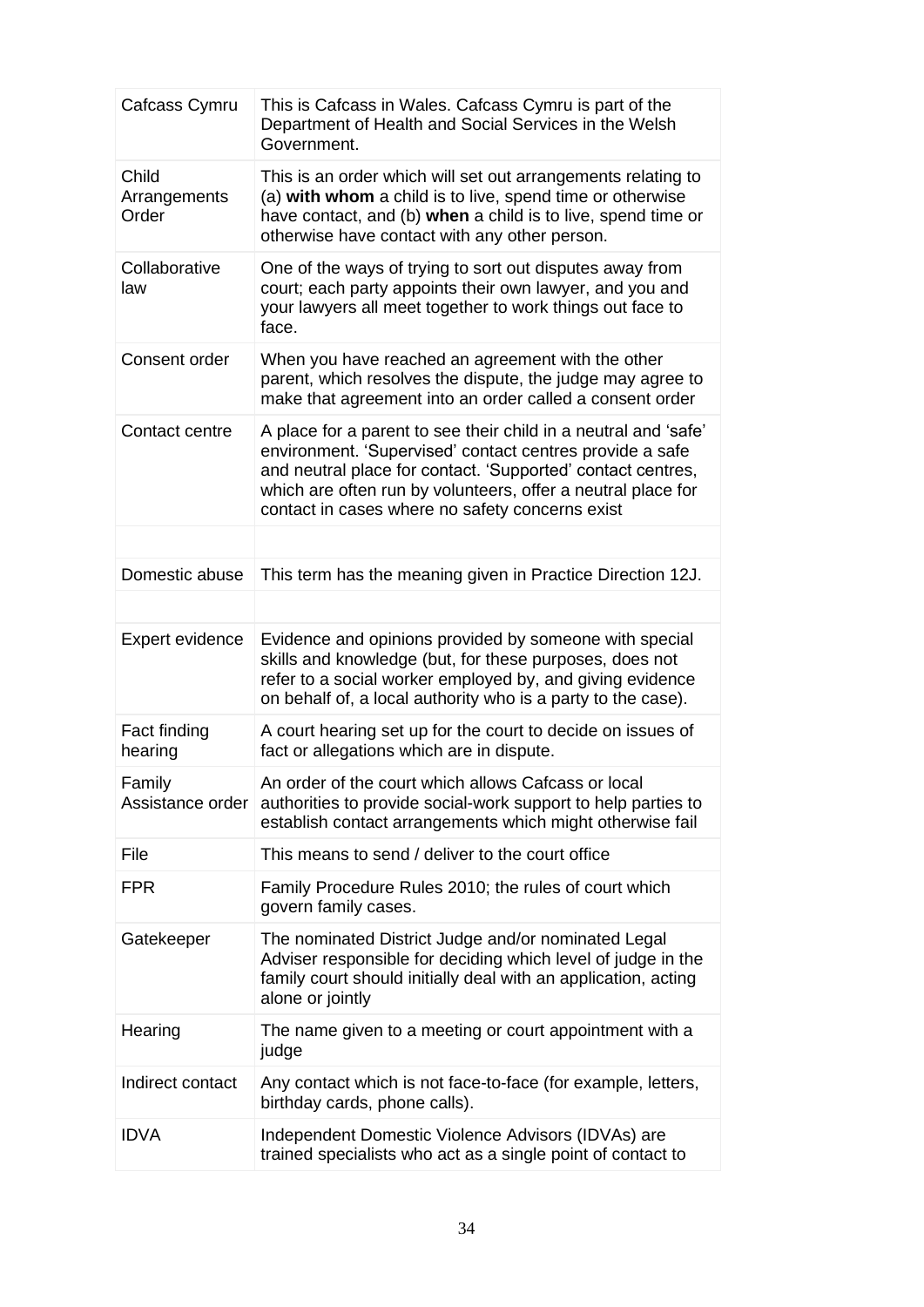|                                            | help victims of domestic abuse who are at the most risk of<br>serious injury or death to become safe, ensuring their voice<br>is heard by statutory agencies. An IDVA carries out a risk-<br>assessment to identify a victim's level of risk of abuse (high,<br>medium or<br>standard) and supports them with immediate safety plans,<br>such as accompanying them to court hearings, and<br>implementing longer-term interventions to<br>ensure their safety, such as accessing counselling or<br>mental health services. |
|--------------------------------------------|----------------------------------------------------------------------------------------------------------------------------------------------------------------------------------------------------------------------------------------------------------------------------------------------------------------------------------------------------------------------------------------------------------------------------------------------------------------------------------------------------------------------------|
| Investigation<br>under section 37          | Where it appears to a judge that a child is or may be at risk<br>of significant harm and it may be appropriate for local<br>authority children's services to apply for a court order giving<br>them responsibilities towards a family, the judge can direct<br>the local authority to investigate the child's circumstances                                                                                                                                                                                                |
| Judge                                      | Where the term 'Judge' is used, this refers to any judge of<br>the Family Court including lay justices (magistrates) and<br>judges of the High Court                                                                                                                                                                                                                                                                                                                                                                       |
| <b>LAA</b>                                 | Legal Aid Agency; this is the body responsible for providing<br>public funding for legal representation.                                                                                                                                                                                                                                                                                                                                                                                                                   |
| McKenzie Friend                            | A friend or other person who can help you prepare your<br>case and go to court with you to give you support and take<br>notes                                                                                                                                                                                                                                                                                                                                                                                              |
| <b>MIAM</b>                                | Mediation Information and Assessment Meeting. At this<br>meeting, a trained mediator will explain what mediation is<br>and how it works, explain the benefits of mediation and the<br>likely costs, answer questions, assess whether the person<br>is eligible for legal aid for mediation, assess whether<br>mediation is suitable in the case. A MIAM should be held<br>within 15 working days of contacting the mediator.                                                                                               |
| Non-court<br>resolution                    | A method of solving disagreements outside of court<br>proceedings.                                                                                                                                                                                                                                                                                                                                                                                                                                                         |
| Part-heard                                 | Means a hearing which has started but which has not been<br>finished within the day, and then continues on another day                                                                                                                                                                                                                                                                                                                                                                                                     |
| Party                                      | Someone involved in the court proceedings - either the<br>person who has made the application, or the person(s)<br>against whom the application has been made.                                                                                                                                                                                                                                                                                                                                                             |
| Practice<br><b>Direction</b>               | This is a document which sets out good practice in<br>supporting the FPR (Family Procedure Rules) or other<br>Rules (see above) and /or may contain provisions which<br>could otherwise be contained in rules of court and have<br>same effect as rules                                                                                                                                                                                                                                                                    |
| Respondent(s)                              | This is the name given to the person or people who receive<br>the court application                                                                                                                                                                                                                                                                                                                                                                                                                                        |
| <b>Rule 16.4</b><br>children's<br>guardian | A person (usually a specialist social worker) appointed by<br>the court to look after the interests of a child in the case                                                                                                                                                                                                                                                                                                                                                                                                 |